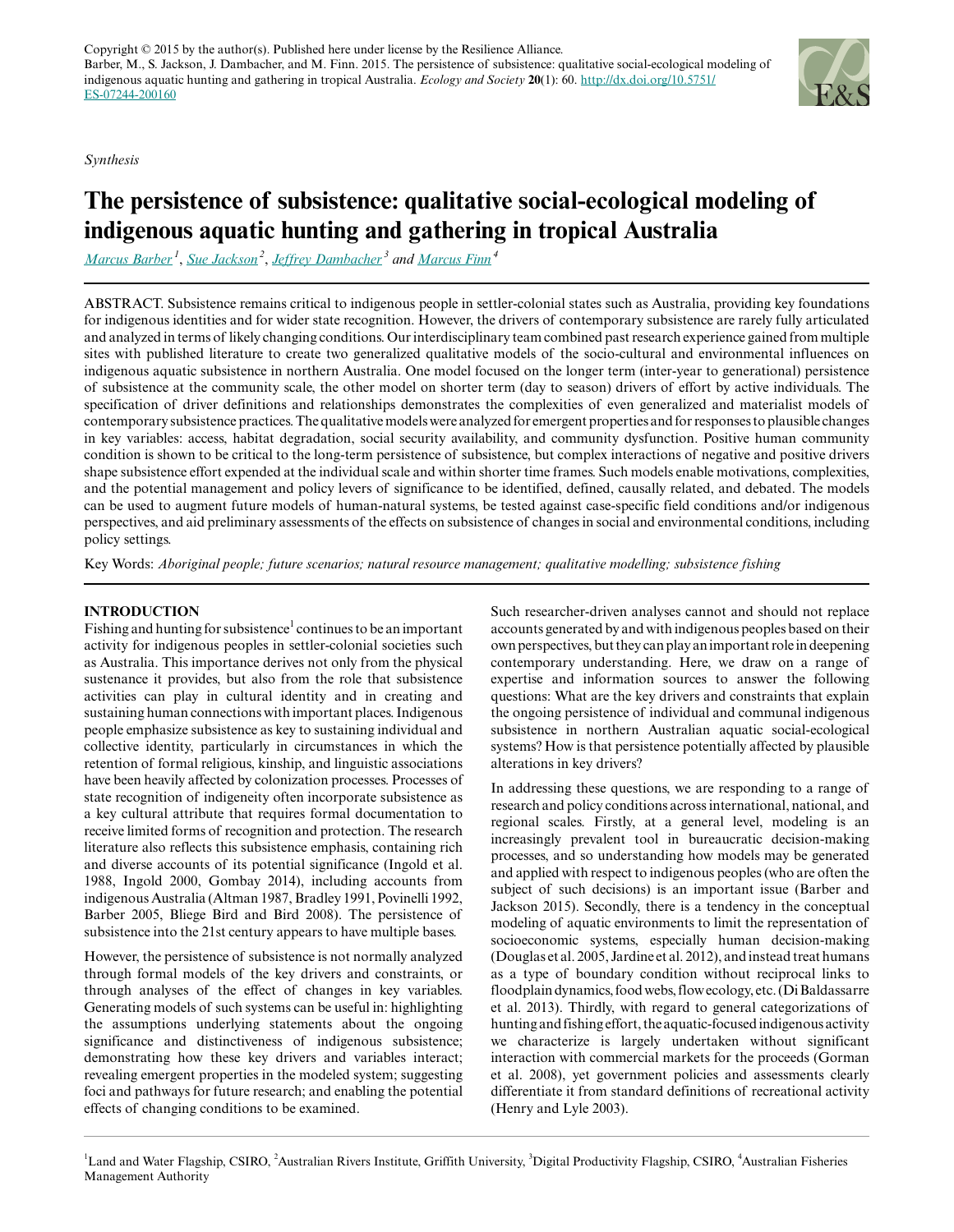Despite this differentiation, the underlying drivers of indigenous effort in aquatic systems (and therefore their articulation with wider recreational and commercial drivers) remain underspecified. Also, the majority of international studies of indigenous subsistence focus on indigenous communities in developing countries without the social welfare safety nets that exist in Australia, which alter key dynamics (Rowcliffe et al. 2005, Rist et al. 2008, Parry et al. 2009). The extended history of studies of indigenous Australian hunter-gatherers provides an important enabler of the current study (Thomson 1949, Meehan 1982, Altman 1987, Povinelli 1992, Barber 2005, Bliege Bird and Bird 2008), but also highlights the need to conceptualize how the ongoing persistence of subsistence activity is situated within a wider suite of activities characteristic of contemporary indigenous lives (Altman 1987, Povinelli 1992, Rose 2000, Toussaint 2014).

Lastly, northern Australia is a region where indigenous people compose approximately one-quarter of the population (Carson et al. 2009) and hold title to one-third of the land mass (Altman et al. 2009), and where there is considerable potential for increased water and other natural resource development. A key issue for natural resource planning in such contexts is how the environmental, socioeconomic, policy, and legal changes associated with development (particularly water development) could potentially affect indigenous subsistence activity (Jackson and Altman 2009, Jackson et al. 2012*a*). Models that can represent the dynamic interactions between people and the environment will assist in meeting this need for integrated assessments (Stoeckl et al. 2013).

The models of indigenous subsistence presented here draw on diverse information sources and combine observations and insights from our research activities undertaken in a range of field contexts across northern Australia since the year 2000. For this reason, they are necessarily and intentionally generalized; rather than attempting to produce a definitive account of a particular case study, our modeling team identified general features of the underlying context for and drivers of contemporary indigenous subsistence behavior that had been observed consistently across time and space. The data sources underlying the models therefore include: our previous research that focused directly on subsistence; formal observations made and statements recorded during participatory research focused on broader questions of indigenous natural resource rights and natural resource management; informal observations made during other periods spent living and working in indigenous communities; and the research literature about indigenous Australian subsistence. Further details about the information sources and assumptions underpinning the models are provided below, but the diverse nature of this information was a key determinant of the choice of modeling approach.

The modeling approach selected for this work is based on a qualitative description and analysis of complex social and ecological systems in which variables, relationships, and processes are well known but difficult to measure (Puccia and Levins 1985). This qualitative modeling approach has been adopted previously to assess multiple factors affecting subsistence activity in a crosscultural context (Dambacher et al. 2007). The current case is also cross-cultural, but additionally involves a minority indigenous population surrounded by a dominant colonial society. This modeling exercise aimed to describe the environmental and cultural processes that drive and regulate systems of aquatic subsistence, understand the general dynamics of these systems, and predict how the systems might respond to potential perturbation or intervention scenarios.

We next describe: the methods undertaken, qualitative modeling techniques, the expertise of the modeling participants, the data sets used, the adoption of a materialist perspective in specifying causal relations, and the iterative process of constructing models. We then present the results, including tables that specify details of models, descriptions of the models' emergent properties, and qualitative predictions of perturbation responses. Finally, we analyze the implications of the modeling exercise.

## **METHODS**

#### **Qualitative modeling**

Qualitative methods for the analysis of complex systems have been developed in a diverse array of disciplines, including economics (Samuelson 1947, Quirk and Ruppert 1965, Hale et al. 1999), system dynamics (Coyle 2000), structural modeling (Roberts 1971), ecology (Levins 1974), and artificial intelligence (Kuipers 1994, Salles and Bredeweg 2006). Some emphasize a matrix approach, whereby the sign  $(+, -, 0)$  of relationships between variables are detailed in an interaction or Jacobian matrix, which is then analyzed algebraically for questions of sign solvability (Samuelson 1947, Quirk and Ruppert 1965, Hale et al. 1999). Another approach emphasizes a graphical analysis, whereby the topology of an interaction network is assessed to understand the causal influence of interaction pathways, branches, and feedback cycles to a system's dynamics (Roberts 1971, Levins 1974, Coyle 2000). Both of these approaches are based on the same mathematical foundations and can be seen to yield equivalent results (Puccia and Levins 1985, Dambacher et al. 2002, 2003*b*). A third approach is based on qualitative simulations of a set of ordinary differential equations. This technique relies on the mapping of transitions between critical thresholds in the functional relationships between variables, which is then used to predict the possible dynamics and states of a system (Kuipers 1994, Salles and Bredeweg 2006).

Here, we apply the technique of qualitative modeling (also called loop analysis or qualitative mathematical modeling; Levins 1974, Puccia and Levins 1985, Levins 1998, Dambacher et al. 2007) as a means to understand the general dynamics of socioeconomic and ecological systems when variables and rates of interactions between variables cannot be measured precisely or otherwise determined. Qualitative modeling proceeds through the construction and analysis of signed directed graphs, or signed digraphs. System variables (graph nodes) are connected by links (graph vertices) that represent the sign  $(+, -, 0)$  of a variable's action or effect that directly increases or decreases the relative level or amount of another variable. Links that represent a positive effect end in an arrow, whereas those that represent a negative effect end in a small circle. Links that directly connect a variable to itself are termed self-effects. A negative self-effect suggests self-regulation such that in the absence of the influence of other variables in the modeled system, the variable tends to settle on a familiar, or equilibrium, level. Based on the structure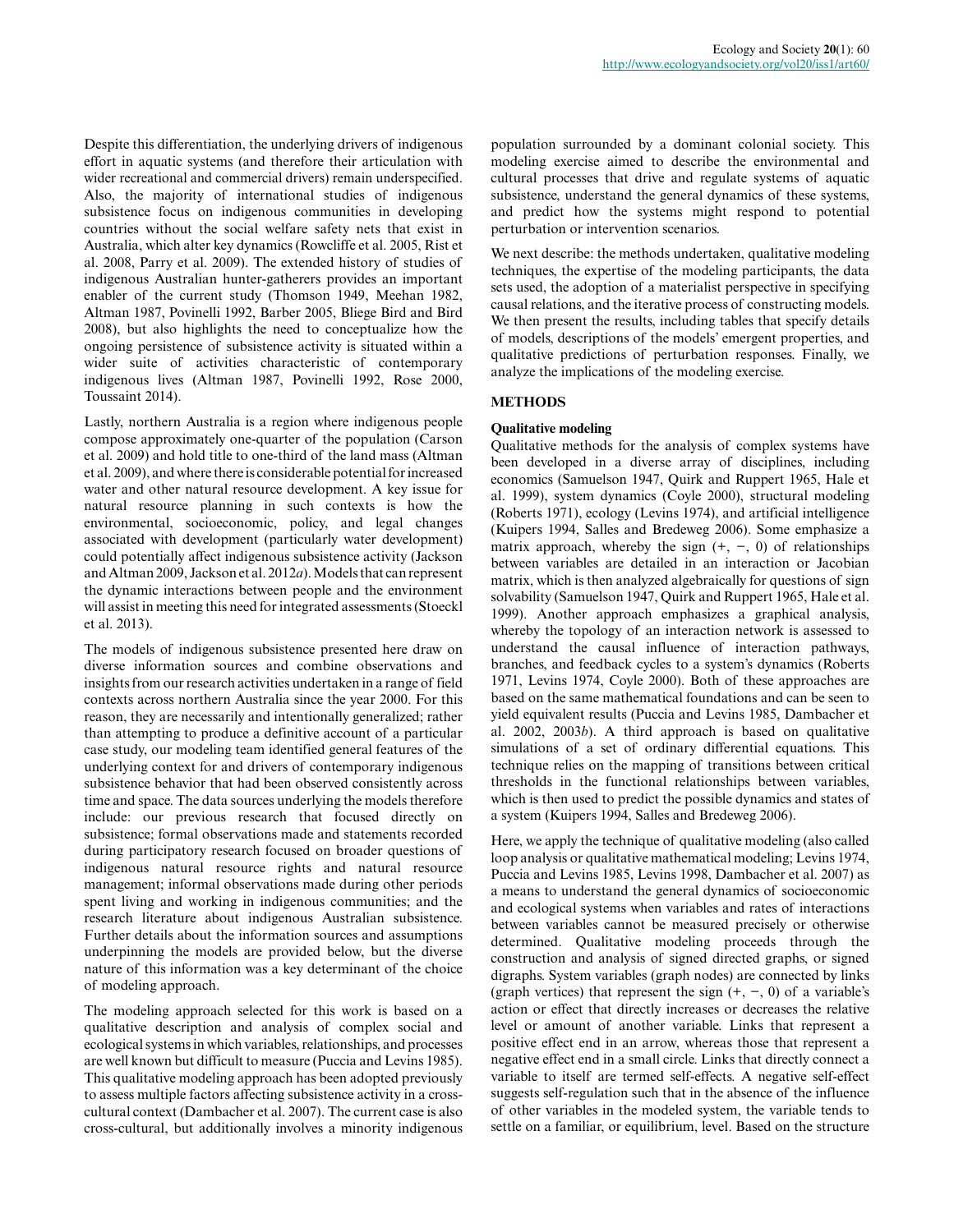of a signed digraph model, an analysis of its feedback properties provides insight into a system's expected behavior and dynamics, both in terms of its potential for stability and in predictions of how it can respond to a sustained change or perturbation.

Qualitative stability is based on the well-known Routh-Hurwitz criteria, which require that (1) the system is not dominated by positive feedback, and (2) there is a balance between feedback cycles of short and long length (Dambacher et al. 2003*b*). Analysis of model stability thus involves identification of the positive and negative feedback cycles that arise from the entire network of interactions. From this, one may describe the feedbacks that drive and regulate the whole system, and under what conditions a system will or will not be stable. Feedback cycles of length equal to one are simply self-effects, whereas those of longer length can involve the product of pairwise links between variables in reciprocal relationships (i.e., of length equal to two) or any number of conjunct links between variables that complete a cyclical path. For example, a simple predator-prey system has a negative feedback cycle of length two, which is a product of the positive and negative links shared between the predator and prey. Alternatively, competition between two variables creates a positive feedback cycle of length two that is potentially destabilizing. Here, the problem of stability reduces to an algebraic inequality that is readily interpretable; stability for this simple competition system requires relatively strong selfregulation such that the product of the two competitors' selfeffects are greater than the product of the pairwise competition links (Dambacher et al. 2003*b*).

While the question of model stability is concerned with whether a system can recover from a short-term shock to one of its variables, additionally, one can predict the direction of change (increase +, decrease −, no change 0) in variables due to a sustained input (e.g., intervention or perturbation) to the system (Puccia and Levins 1985, Dambacher et al. 2002). This analysis considers the sign of all of the direct and indirect pathways, or effects that lead from the input variable to the response variable. A response prediction that is composed of effects that are all of the same sign will have complete sign determinacy, but when there is a mixture of positive and negative effects, the response is ambiguous.

One approach to resolving ambiguous predictions is to consider the ratio or weight of the net number of positive and negative effects to the total number of effects, which formally defines a prediction weight (Dambacher et al. 2002). In calculating prediction weights, negative and positive effects cancel in calculation of the net number of effects (e.g., a ratio of three positive to one negative effect corresponds to a net of two positive effects; dividing this by the total of four effects gives a prediction weight of 0.5 for a positive response). A probabilistic interpretation of sign determinacy for qualitative response predictions has been developed through simulation studies using random parameter space allocated to an array of signed digraph models (Dambacher et al. 2003*a*, Hosack et al. 2008). For instance, a response prediction with a prediction weight of 0.5 has been generally found to have  $> 90\%$  probability of sign determinacy. Here, we distinguish ambiguous response predictions with a relatively high degree of sign determinacy with a cut-off of  $\geq 0.85\%$ .

By considering only the sign of interactions, qualitative models readily permit the depiction of variables from different types of systems (or disciplines) such that physical, biological, and ecological variables can be included alongside social, cultural, and economic variables. Building such models, however, requires consideration of whether the model variables and interactions are scaled commensurately to each other. The primary spatial scale considered here is that of a geographically discrete regional or remote Australian indigenous community, but influential nodes (e.g., income, distribution) must necessarily incorporate scales beyond the immediate geographical context. Thus, we modeled the system at both a relatively long (multiyear to one generation) time scale and a shorter day-to-season time scale associated with the subset of the community that most actively participates in subsistence hunting and gathering practices.

## **Data sets and observations**

The modeling team included an anthropologist, a geographer, an aquatic ecologist, and a modeler, and as noted above, the syntheses were based on observations derived from a range of sources. Two key data sets (and the research processes undertaken to generate them) were particularly significant. One data set was a 12-month participatory resource use survey undertaken by one author in coastal Arnhem Land in the Northern Territory, which was augmented by additional observations made over a subsequent 6-month period (Barber 2004, 2005, 2010). The second data set was a multiyear survey of aquatic subsistence in indigenous communities in two major Australian river catchments, the Daly River in the Northern Territory and the Fitzroy River in Western Australia, undertaken by the Commonwealth Scientific and Industrial Research Organisation (CSIRO; Jackson et al. 2012*a,* 2014). This survey was supported by an additional two years of data collected by an indigenous organization from the Mitchell River in North Queensland (Scheepers and Jackson 2012, Jackson et al. 2014). These primary data sets were augmented by significant observations and experiences regarding indigenous subsistence derived from multiple applied ethnographic investigations of indigenous water values, rights, and interests as they relate to water development and water planning (Cooper and Jackson 2008, Barber and Jackson 2011*a,b,c,* Maclean et al. 2012, Barber 2013) and to additional studies of knowledge associated with land and natural resource use (Barber 2011, Barber and Jackson 2012, Barber et al. 2014). In constructing the final qualitative models, observations derived from our research projects were augmented by sources in the published literature. In particular, these included: studies of indigenous subsistence (McCarthy and McArthur 1960, Meehan 1982, Altman 1987, Povinelli 1992, Bliege Bird and Bird 2008); literature on the wider social significance of riparian environments and aquatic resources to indigenous communities (Merlan 1982, 1987, Morphy 1984, Sullivan 1998, Strang 2001, 2005, Toussaint et al. 2005, Morphy and Morphy 2006, Toussaint 2014); and general references about indigenous social interactions with the landscape (Williams 1986, Rose 1996, 2000, Strang 1997, Bradley 2010). Synthesizing across geographical environments and across a variety of data sources required a level of expert inference and opinion, as well as a range of assumptions.

#### **Causal assumptions**

Although based on knowledge gained from working with indigenous communities, the qualitative models described here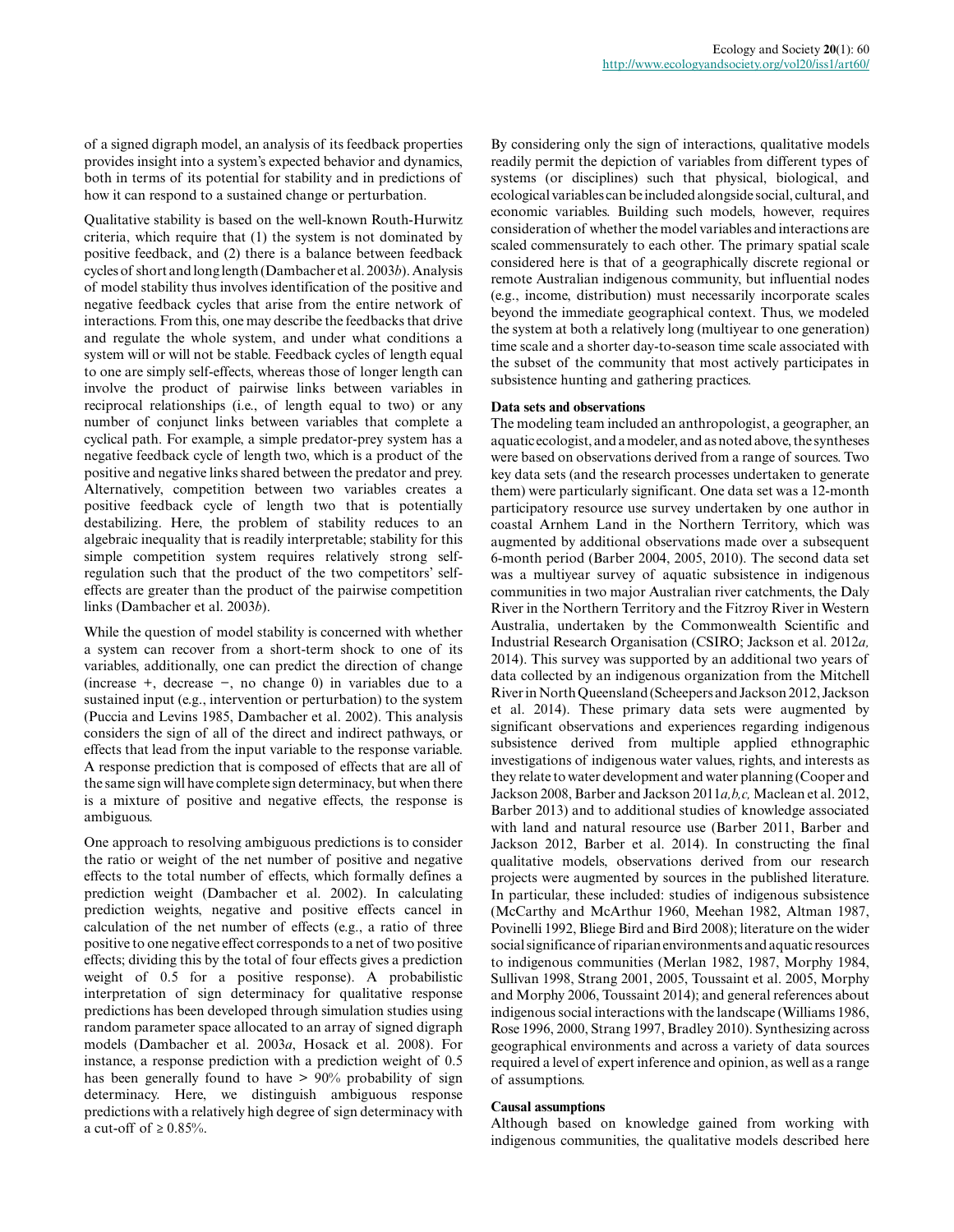do not include direct input from indigenous resource users, nor were they validated with indigenous people. This was partly because of decisions about what kind of causation would be included, but also because they were intended primarily as general, rather than case-study specific representations. However, the ethnographic, subsistence, and seasonal research conducted over the previous 15 years that informed these qualitative expertdriven models was collected with the consent and active participation of indigenous individuals and groups.

Consistent with the decision regarding indigenous validation, the qualitative model reflects a materialist perspective common to Western scientific frameworks, rather than attempting to represent complete indigenous understandings of all the factors affecting or driving subsistence activity. These two perspectives overlap considerably, but there are some important differences, notably with respect to the role played by spirits, creators, and other metaphysical powers in the landscape. Considerable research exists that emphasizes how hunter-gatherers understand themselves and their surroundings in sometimes quite different ways from perspectives characteristic of the materialist natural sciences (Rose 1996, 2000, Strang 1997, Ingold 2000, Bradley 2010). In the qualitative models represented here, metaphysical powers are considered only in terms of the effect the belief in their existence has on human behavior, rather than such powers being included as causal agents in and of themselves (an inclusion that would be consistent with indigenous perspectives).

## **Qualitative model development**

The development of qualitative models followed a three-step process conducted between 2011 and 2013. First, participants identified the problem to be addressed, the scope of the analysis, and the appropriate modeling approach to adopt. Second, a threeday workshop of semi-structured discussions iteratively developed draft generic qualitative models of indigenous subsistence systems. Third, refinement and revision of draft models and further investigation of the literature was undertaken during the writing and review process for this paper. This iterative process enabled the meaningfulness of assumptions to be critically reviewed, the appropriateness of nodes and links to be debated and refined, additional information and supporting literature to be sought, and modifications to be made based on further thought, additional evidence, and critical review.

The modeling process focused on developing two qualitative models of catch and effort. The first, model A, emphasized the broad positive drivers and dynamics of community-level subsistence that support the long-term persistence of the activity across time scales from one year to one generation. The second, model B, focused on the circumstances and motivations of catch and effort by high-activity individuals on the shorter time frame of one day to one season. The two qualitative models and the node and link definitions that underpin them are presented in *Results.*

#### **Perturbation and intervention**

Following preliminary system analysis, the possible response of the modeled system to scenarios involving potential perturbations and interventions was examined. Model B was prioritized in this process, both because drivers at this scale underlay the longer term patterns depicted in model A, and because the more complex relationships depicted in model B provided a greater basis for

examining multiple effects of the altered state of key drivers. Four separate perturbation scenarios were developed that consider: (1) an increase in community dysfunction (scenario B4), (2) degradation of floodplain habitat (scenario B24), (3) a decrease in social security payments (scenario B9), and (4) an increase in access (scenario B13). The plausibility of these scenarios are analyzed further in the *Discussion.*

# **RESULTS**

## **Model A: long-term aquatic subsistence effort at the community scale**

Model A represents the community-scale determinants of the persistence of indigenous subsistence activity through time, emphasizing positive interactions between compound nodes (Tables 1 and 2). The individual nodes and links are described in Tables 1 and 2, but some preliminary comments about node identification and key assumptions are warranted.

- **1.** A complex compound index called community well-being (A4) is used to describe individual and collective physical and mental health. Well-being is a favored term in a range of contexts, including indigenous contexts, because of its wider connotations beyond biomedical measures or determinants of physical health (Burgess et al. 2009).
- **2.** It is assumed that hunting effort (A5) has a positive effect on well-being (A4), regardless of the outcome. This reflects commonly heard indigenous understandings of how being out "on country" makes people "feel good" (Povinelli 1992, Rose 1996, Barber 2005, Bradley 2010) and that a level of physical exertion may be involved (Burgess et al. 2009). Although this assumption appears robust where welfare dependence, substance abuse, and inactivity are significant issues, the effect of subsistence effort may be more ambiguous (e.g., school absences, missed medical appointments, poorly attended community meetings). The question of whether a specific instance of effort is individually or collectively beneficial is a matter of judgement and circumstance, but here the collective effect is assumed to be positive.
- **3.** It is assumed that hunting and fishing does not have a significant ecological effect in terms of depleting the population of food resources (A1) in such a way that catch or any other biophysical variable is affected. Localized pressure on finite large-bodied target species may be evident (Close et al. 2014), but North Australian tropical river systems have high river health ratings (Pusey 2011*b*), few dams and other regulatory structures, and large seasonal flood cycles. These all facilitate connectivity and migration, which permits repopulation of floodplain and channel habitats, mitigating the local effect of indigenous subsistence activities.
- **4.** Available time is not a constraint on the level of effort. This assumes that, averaged across longer time frames at the community level, there is sufficient available "free time" to sustain subsistence activity commensurate with the state of other drivers of effort. This assumption is based on the relatively low levels of formal employment and correspondingly relatively high levels of unallocated time available across contemporary indigenous communities.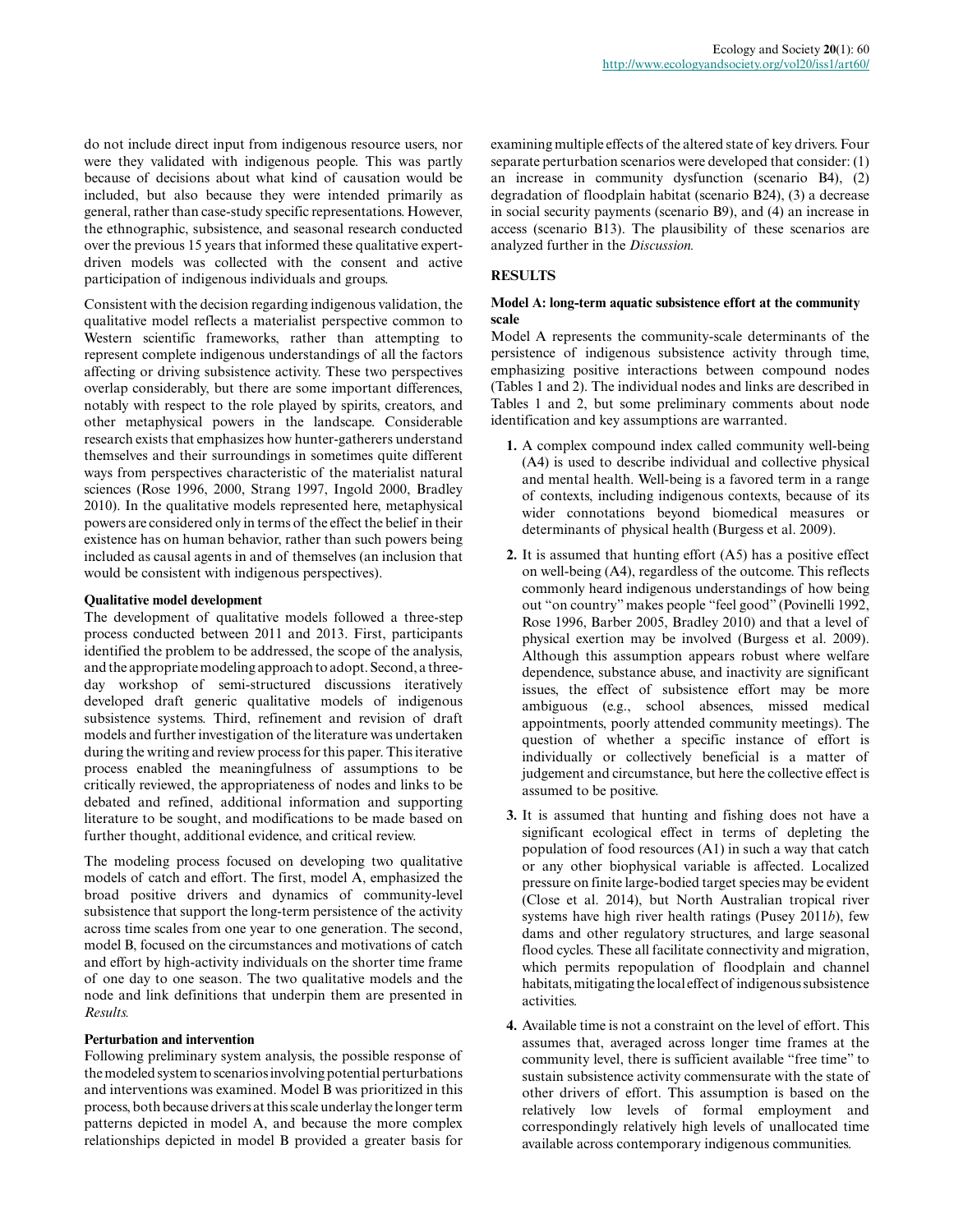#### **Table 1.** Definition of nodes in model A.

| Node | Node title            | Explanation and supporting literature                                                                                                                                                                                                                                                                                                                                                                                                                                                                                                                                                                                                                                                                                                                                                                                                                                                                                                                                                                                                                                                 |  |  |  |  |
|------|-----------------------|---------------------------------------------------------------------------------------------------------------------------------------------------------------------------------------------------------------------------------------------------------------------------------------------------------------------------------------------------------------------------------------------------------------------------------------------------------------------------------------------------------------------------------------------------------------------------------------------------------------------------------------------------------------------------------------------------------------------------------------------------------------------------------------------------------------------------------------------------------------------------------------------------------------------------------------------------------------------------------------------------------------------------------------------------------------------------------------|--|--|--|--|
|      | Food resources        | Edible fauna and flora targeted by indigenous hunters and fishers (Meehan 1982, Altman 1987, Povinelli<br>1992, Walsh 2008, Pusey 2011b, Jackson et al. 2012a). Seasonality (Baker 1999, Clarke 2009, Prober et al.<br>2011, Woodward et al. 2012) and nutritional preferences (Rae et al. 1982, O'Dea et al. 1991, Miller et al.<br>1993, Rouja et al. 2003) are both relevant to prioritizing food resource selection.                                                                                                                                                                                                                                                                                                                                                                                                                                                                                                                                                                                                                                                              |  |  |  |  |
| 2    | Catch                 | The results of successful effort, i.e., the food resources caught/gathered/taken by fishers, hunters, and<br>gatherers (Altman 1987, Povinelli 1992, Barber 2004, Jackson et al. 2012a).                                                                                                                                                                                                                                                                                                                                                                                                                                                                                                                                                                                                                                                                                                                                                                                                                                                                                              |  |  |  |  |
| 3    | Distribution of catch | Incorporates personal consumption and sharing with kin and/or co-residents, including symbolic sharing<br>associated with ritual events and prohibitions (Altman 1987, Peterson 1993, Barber 2005).                                                                                                                                                                                                                                                                                                                                                                                                                                                                                                                                                                                                                                                                                                                                                                                                                                                                                   |  |  |  |  |
| 4    | Community well-being  | Compound term encompassing mental, physical, social, and cultural health (Zubrick et al. 2004, Carson et<br>al. 2007, Dockery 2010, Biddle and Swee 2012).                                                                                                                                                                                                                                                                                                                                                                                                                                                                                                                                                                                                                                                                                                                                                                                                                                                                                                                            |  |  |  |  |
| 5    | Effort                | Motivation, time, energy, and resources expended by the residential population to obtain food resources<br>(McCarthy and McArthur 1960, Meehan 1982, Altman 1987, Walsh 2008, Codding et al. 2011). Sufficient<br>habitat and available technology are assumed.                                                                                                                                                                                                                                                                                                                                                                                                                                                                                                                                                                                                                                                                                                                                                                                                                       |  |  |  |  |
| 6    | Income                | Incorporates time-consuming income-generating activity as well as time-independent income such as<br>welfare and industry royalty payments (Daly and Hawke 1993). These are depicted as having similar<br>functional effects: negative for effort, by enabling commercial food purchases (Smith and Smith 1999,<br>Saethre 2005, Scelza et al. 2014); and/or positive for access, by enabling the purchasing and maintenance of<br>technology. Unpaid work (such as ceremonial activity) may have complex effects on access and effort but<br>are not incorporated in this node (see node 10).                                                                                                                                                                                                                                                                                                                                                                                                                                                                                        |  |  |  |  |
| 7    | Access                | Access is shaped by a range of variables. A key variable is the availability of technology (cars, boats, guns,<br>fishing gear) that increases range and hunting effectiveness (Altman 1983, Altman 1987, Barber 2004,<br>Altman and Hinkson 2007, Walker 2010). The potential positive effect on motivation (effort) of these items<br>is counteracted by the time expended in making money to purchase them, so no direct link to effort is<br>included in this model. Physical constraints on access can include seasonal environmental barriers such as<br>flooded rivers (Barber 2005) or high daytime temperatures (Ulijaszek 2001). Cultural restrictions can limit<br>access (Biernoff 1978, Morphy 2004), and institutional arrangements such as the recognition of land tenure<br>can also facilitate or hinder access (Williams 1986, Strang 1997, Holmes 2010, Barber and Jackson 2011a,<br>Barber 2013).                                                                                                                                                                 |  |  |  |  |
| 8    | Healthy country       | Perceptions of the state of indigenous estates, or "country", which are directly affected by the state of<br>natural habitats (Pusey 2011 <i>a,b</i> ), the general well-being of indigenous communities (Burgess et al. 2009,<br>Garnett et al. 2009, Biddle and Swee 2012), the appropriate conduct of those present on the country<br>(Biernoff 1978, Baker 1999, Putnis et al. 2007), and assessments of metaphysical (spiritual and ancestral)<br>health (Rose 1996, Strang 1997, Bradley 2001, 2010).                                                                                                                                                                                                                                                                                                                                                                                                                                                                                                                                                                           |  |  |  |  |
| 9    | Habitat               | Key areas/environments that generate food and other natural resources obtained during subsistence activity<br>(Keen 2003, Barber 2005, Pusey 2011b, Chase and Sutton 1981).                                                                                                                                                                                                                                                                                                                                                                                                                                                                                                                                                                                                                                                                                                                                                                                                                                                                                                           |  |  |  |  |
| 10   | Looking after country | Human actions that materially affect the physical health of the landscape and/or alter human perceptions<br>of landscape health (Williams and Hunn 1982, Strang 1997, Baker et al. 2001, Johnston et al. 2007,<br>Morrison 2007, Walsh 2008, Laudine 2009, Altman and Kerins 2012; A. Griffiths, <i>unpublished manuscript</i><br>presented at the Third International Wildlife Management Congress, University of Christchurch,<br>Christchurch, New Zealand). This incorporates: contemporary natural resource management activities<br>(Phelan 2003, Walker 2010, Stacey et al. 2013); customary activities with material effects such as burning<br>regimes and water diversions (Altman 1983, Rose 1995, Russell-Smith et al. 1997, Horstman and<br>Wightman 2001, Laudine 2009, Gammage 2011, Barber and Jackson 2012, 2014); and customary activities<br>that are influential on perceptions of health but without evident material effects such as conducting<br>ceremonies and communicating with ancestral powers (Biernoff 1978, Keen 1994, Morphy 1995, Rose<br>$2000$ ). |  |  |  |  |
| 11   | External support      | Support for natural resource management activities from agencies and institutions (Baker et al. 2001,<br>Garnett et al. 2009, Finn and Jackson 2011, Altman and Kerins 2012, Hill et al. 2013).                                                                                                                                                                                                                                                                                                                                                                                                                                                                                                                                                                                                                                                                                                                                                                                                                                                                                       |  |  |  |  |

## **Model B: drivers and constraints on aquatic subsistence effort by active indigenous hunters and fishers**

Model B represents the drivers and constraints acting on individual hunters and fishers with high levels of subsistence activity, and the dynamics of time and effort expended by them. This qualitative model makes similar assumptions to model A, but with some variations in how the assumptions are expressed (Tables 3 and 4). Subsistence activity is again presumed to have minimal ecological effect on the target species, but catch does affect a new node, motivation (B7). Subsistence effort (B2) is also assumed to be beneficial regardless of its success, but to identify

more effectively an alternative pathway for subsistence motivation, a node called community dysfunction (B4) is introduced. In relatively healthy individuals with high levels of subsistence activity, it has been observed that community dysfunction can lead to a mental state (frustration, B5), and that one response to this frustration is to go hunting and fishing. The effort (B2) expended has a direct negative effect on both frustration and dysfunction (B4 and B5). However this element of model B is effectively capturing a short-term dynamic that is subsumed within the broader long-term dynamics of model A, which clearly indicate that the persistence of subsistence emerges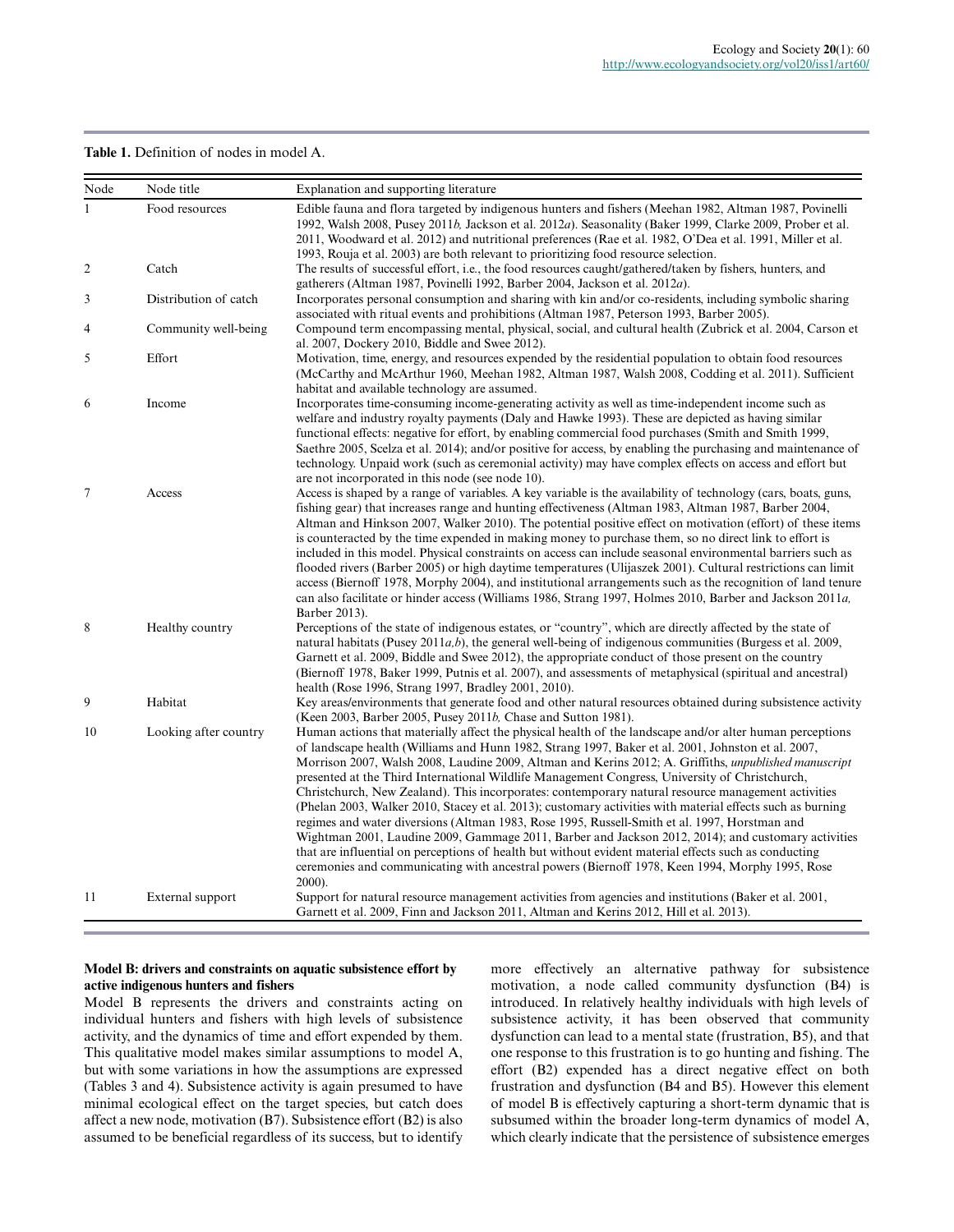| To node<br>Direction of<br>From |                |        | Explanation and supporting literature                                                                                                                                                                                                                                                                                                                                                   |  |  |  |  |
|---------------------------------|----------------|--------|-----------------------------------------------------------------------------------------------------------------------------------------------------------------------------------------------------------------------------------------------------------------------------------------------------------------------------------------------------------------------------------------|--|--|--|--|
| node                            |                | effect |                                                                                                                                                                                                                                                                                                                                                                                         |  |  |  |  |
| 1                               | $\overline{c}$ | $+$    | Catch is dependent on sufficient target resources being available                                                                                                                                                                                                                                                                                                                       |  |  |  |  |
| 2                               | 3              | $^{+}$ | Distribution requires successful catch                                                                                                                                                                                                                                                                                                                                                  |  |  |  |  |
| 3                               | $\overline{4}$ | $^{+}$ | Sharing reinforces social ties, influencing community well-being (Altman 1987, Peterson 1993, Barber 2005)                                                                                                                                                                                                                                                                              |  |  |  |  |
| 4                               | 5              | $+$    | Well-being influences effort because healthy people are more active (Reid and Trompf 1991, Anderson 1996,<br>Carson et al. 2007, Johnston et al. 2007, Putnis et al. 2007)                                                                                                                                                                                                              |  |  |  |  |
| 4                               | 10             | $^{+}$ | Well-being motivates people to manage their country effectively (Putnis et al. 2007, Burgess et al. 2009)                                                                                                                                                                                                                                                                               |  |  |  |  |
| 5                               | $\overline{4}$ | $^{+}$ | Effort influences well-being regardless of catch because the act of hunting and fishing can facilitate social and<br>intergenerational connections, attachments, and knowledge exchanges (Povinelli 1992, Barber 2005, Bradley<br>2010)                                                                                                                                                 |  |  |  |  |
| 5                               | 2              | $^{+}$ | Effort expended influences catch (McCarthy and McArthur 1960, Altman 1987)                                                                                                                                                                                                                                                                                                              |  |  |  |  |
| 6                               | 4              | $^{+}$ | Employment improves well-being (Anderson 1996, Zubrick et al. 2004)                                                                                                                                                                                                                                                                                                                     |  |  |  |  |
| 6                               | 5              |        | Paid employment reduces time for subsistence hunting and enables the purchase of commercial food, thereby<br>reducing the direct need for subsistence provisioning effort (Altman 1987, Smith and Smith 1999, Scelza et al.<br>2014); payments free of labor obligations (e.g., pensions or royalties) are functionally similar, reducing the need<br>for effort without requiring time |  |  |  |  |
| 6                               | 7              | $^{+}$ | Employment (and labor-independent income) improves mobility and access by enabling the purchase of<br>technology such as cars and boats (Barber 2005, Fogarty 2005, Long and Memmott 2005)                                                                                                                                                                                              |  |  |  |  |
| 7                               | $\overline{2}$ | $^{+}$ | Access influences catch by increasing the amount of habitat accessible, the target species options, and overall<br>hunting effectiveness (Povinelli 1992, Barber 2005)                                                                                                                                                                                                                  |  |  |  |  |
| 8                               | 4              | $^{+}$ | Well-being is improved by perceptions that country is healthy (Burgess et al. 2009)                                                                                                                                                                                                                                                                                                     |  |  |  |  |
| 9                               |                | $^{+}$ | Habitat health and availability positively influences food resource availability                                                                                                                                                                                                                                                                                                        |  |  |  |  |
| 9                               | 8              | $+$    | Habitat health and availability positively influences assessments of the overall condition of the country<br>(McGregor et al. 2010)                                                                                                                                                                                                                                                     |  |  |  |  |
| 10                              | 8              | $^{+}$ | Activities that materially and/or metaphysically "look after the country" influence assessments of its condition<br>(Morrison 2007, Putnis et al. 2007, Ens and McDonald 2012)                                                                                                                                                                                                          |  |  |  |  |
| 10                              | 9              | $^{+}$ | Activities that care for the country improve food resource habitats (Russell-Smith et al. 1997, McGregor et al.<br>2010, Bliege Bird et al. 2013)                                                                                                                                                                                                                                       |  |  |  |  |
| 11                              | 10             | $^{+}$ | External support (money, transport, resources) improves the capacity to look after the country (Morrison 2007,<br>Altman and Kerins 2012)                                                                                                                                                                                                                                               |  |  |  |  |

**Table 2.** Definition and explanation of links in model A.

from a positive community condition, or well-being. For this reason, two key additions are specified in model B. The first is a link between effort (B2) and sentiment/connection/knowledge (B22), which provides a positive pathway linking subsistence activity to motivation in a manner consistent with the dynamics of model A. This reflects field observations of effort, which increases attachment to the locations for that effort and in turn provides additional motivation. The second is a condition related to the definition of frustration (B5), which notes that although not directly depicted with a link focused on subsistence motivation, frustration can also lead to a range of nonsubsistencerelated activities, which in turn limit available time. In this way, responses to community dysfunction can also include actions that will divert and/or decrease levels of subsistence.

## **SYSTEM FEEDBACKS AND DYNAMICS**

The qualitative models were analyzed to identify positive and negative feedback cycles contributing to system dynamics and regulation. Some model variables act only as independent factors or system drivers, whereas others, denoted by asterisks in Figs. 1 and 2, are involved in system feedback cycles. Each variable is assumed to have some degree of self-regulation (i.e., negative selfeffect), whereby its level or intensity is determined in part by features or processes that are intrinsic to the variable itself. For example, the distribution of catch (A3) is controlled not only by the amount of available catch, but also by social norms and customs that dictate the degree to which catch is shared within a distributional network (Altman and Peterson 1988, Peterson 1993, Bliege Bird and Bird 1997, Barber 2005).

**Fig. 1.** Generalized model of aquatic subsistence activity in indigenous communities of North Australian river catchments. See Tables 1 and 2 for descriptions of model nodes and links. Asterisks denote model nodes that contribute to system feedback cycles.



## **Positive feedback cycles in model A**

Model A has only positive feedbacks for cycles of length two or greater, so for this model to achieve a state of equilibrium generally requires the variables to be strongly self-regulated. A central feature is that community well-being is involved in all feedback cycles, and all feedback cycles of length two or greater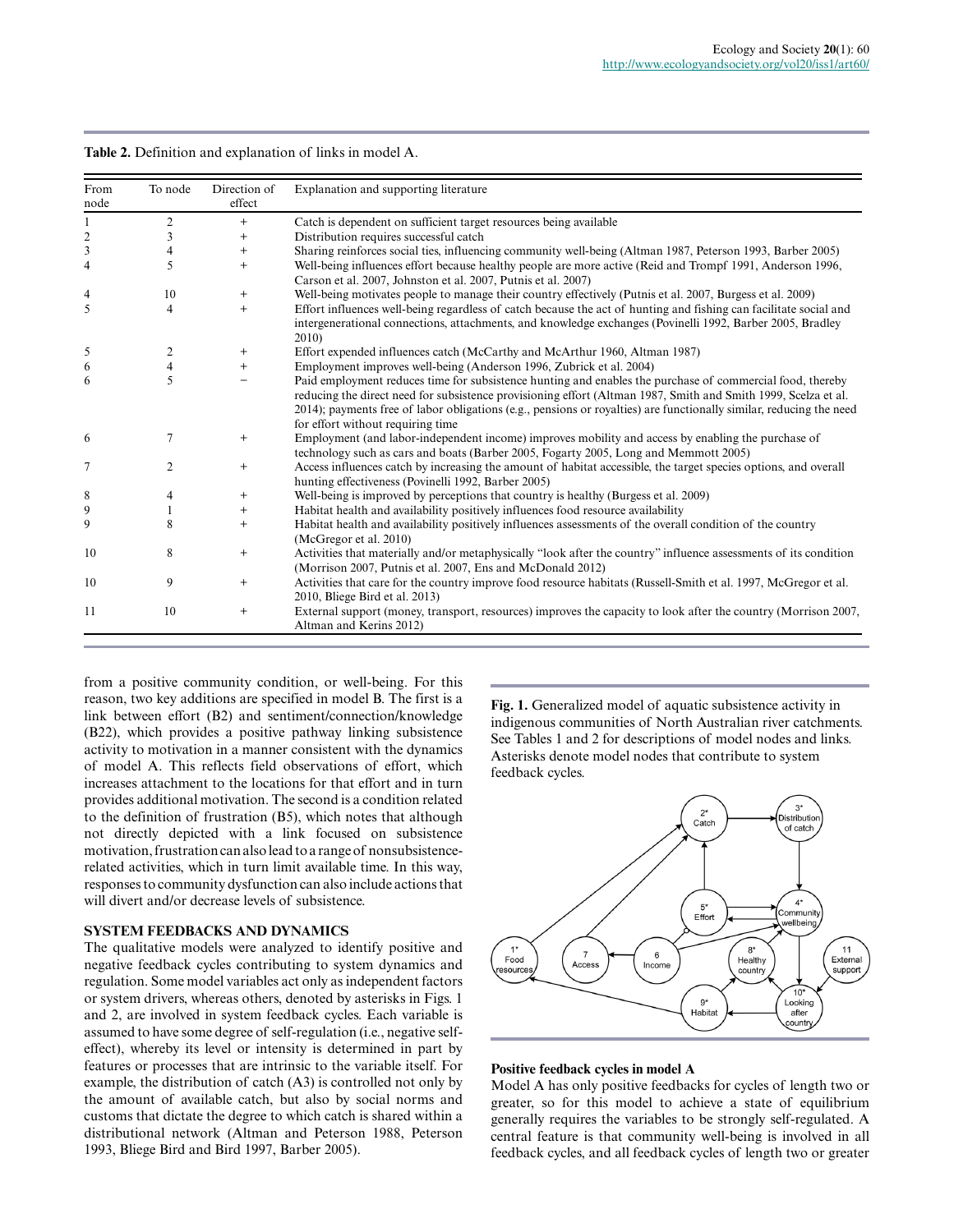## **Table 3.** Definition of nodes in model B.

| Node                    | Node title                           | Explanation and supporting literature                                                                                                                                                                                                                                                                                                                                                                                                                                                             |
|-------------------------|--------------------------------------|---------------------------------------------------------------------------------------------------------------------------------------------------------------------------------------------------------------------------------------------------------------------------------------------------------------------------------------------------------------------------------------------------------------------------------------------------------------------------------------------------|
| 1                       | Time                                 | Time available for hunting once higher priority activities have been undertaken (McCarthy<br>and McArthur 1960, Altman 1987).                                                                                                                                                                                                                                                                                                                                                                     |
| $\overline{\mathbf{c}}$ | Effort                               | The time and physical energy allocated to subsistence hunting (McCarthy and McArthur<br>1960, Meehan 1982, Altman 1987, Codding et al. 2011).                                                                                                                                                                                                                                                                                                                                                     |
| 3                       | Catch                                | Food and other resources obtained (Altman 1987, Povinelli 1992, Barber 2004, Jackson et al.<br>$2012a)$ .                                                                                                                                                                                                                                                                                                                                                                                         |
| 4                       | Community dysfunction                | Compound term that is the inverse of well-being, encompassing poor individual mental and<br>physical health, low levels of social and cultural health, and high levels of tension and<br>conflict in domestic, familial, and community settings (Zubrick et al. 2004, Carson et al.<br>2007, Dockery 2010, Biddle and Swee 2012).                                                                                                                                                                 |
| 5                       | Frustration                          | Emotional state driven by negative assessments of individual and collective community life<br>(Purdie et al. 2010).                                                                                                                                                                                                                                                                                                                                                                               |
| 6                       | Ancestral/ceremonial obligations     | Customary religious activities can have complex effects on subsistence by taking time,<br>increasing demand (e.g., provisioning temporary visitors), and/or increasing motivation<br>through enhancing connectedness with and knowledge of the surrounding landscape<br>(Morphy 1984, Altman 1987, Rose 2000, Morphy and Morphy 2012).                                                                                                                                                            |
| 7                       | Motivation                           | Defined here as subsistence motivation, the mental state that drives effort. Motivation is now<br>an important aspect of contemporary subsistence, which is no longer the sole, or even<br>primary, source of food and other necessities.                                                                                                                                                                                                                                                         |
| 8                       | Species desirability                 | Incorporates preferences for species (Toussaint 2014) and/or for particular biological states<br>of that species, i.e., young, fat, large, (Rouja et al. 2003). Species may be desirable year-<br>round, but desirability can also be highly seasonal (Woodward et al. 2012). The customary<br>and conservative elements of indigenous lives are often emphasized, but the targeting of<br>non-native species (Jackson et al. 2012 <i>a</i> ) shows how subsistence practices continue to evolve. |
| 9                       | Social security support              | Income flows from state sources that are not tied to time-consuming activities.                                                                                                                                                                                                                                                                                                                                                                                                                   |
| 10                      | Income                               | Money derived from employment, social security support, royalties, etc. (Daly 1992, Daly<br>and Hawke 1993).                                                                                                                                                                                                                                                                                                                                                                                      |
| 11                      | Employment and adult education       | Time-consuming activities that generate income. This includes programs that require work<br>for the provision of state income.                                                                                                                                                                                                                                                                                                                                                                    |
| 12                      | Transport                            | Cars, boats, and other vehicles that aid mobility. These are separate from access because of a<br>separately defined influence on their distribution (Altman 1987, Barber 2005, Fogarty 2005,<br>Altman and Hinkson 2007).                                                                                                                                                                                                                                                                        |
| 13                      | Access                               | Capacity to reach habitats where effort can be expended (Altman 1987, Barber 2004, Altman<br>and Hinkson 2007).                                                                                                                                                                                                                                                                                                                                                                                   |
| 14                      | Social network                       | Levels of connection between active subsistence hunters and others.                                                                                                                                                                                                                                                                                                                                                                                                                               |
| 15                      | Distributional network               | The people with whom subsistence returns are shared, predominantly kin and co-residents of<br>the sharer (Altman 1987, Peterson 1993, Barber 2005).                                                                                                                                                                                                                                                                                                                                               |
| 16                      | Environmental restrictions           | Physical barriers (e.g., flooding, heat) that constrain access (Ulijaszek 2001, Barber 2005).                                                                                                                                                                                                                                                                                                                                                                                                     |
| 17                      | Cultural and ceremonial restrictions | May be geographical restrictions on access and/or food category prohibitions and taboos,<br>both affecting desirability (Altman 1987, Barber 2004, Toussaint 2014).                                                                                                                                                                                                                                                                                                                               |
| 18                      | Nonindigenous barriers               | Barriers generated by past colonization and contemporary nonindigenous tenure regimes<br>(Williams 1986, Rose 1996, Baker 1999, Barber 2010, 2013) and by less formal influences<br>with similar effects (e.g., voluntary avoidance of areas heavily frequented by nonindigenous                                                                                                                                                                                                                  |
| 19                      | Noncustomary religious obligations   | people; Barber and Jackson 2011b).<br>Religious services and associated activities (Loos 2007, Magowan 2007). Usually Christian,<br>these often take place on weekends, which is an otherwise important time for subsistence<br>activity.                                                                                                                                                                                                                                                         |
| 20                      | Domestic responsibilities            | Paid domestic help is extremely rare in indigenous Australia, resulting in domestic work<br>limiting time available for other activities. The node includes attending to health and family<br>issues, both of the hunter and their dependants.                                                                                                                                                                                                                                                    |
| 21                      | Social and recreational activity     | Any activity that diverts time and energy from hunting, e.g., television, sports, games,                                                                                                                                                                                                                                                                                                                                                                                                          |
| 22                      | Sentiment, connection, and knowledge | gambling, music, recreational drug use, etc.<br>Personal attitudes, abilities, emotions, and familiarities with respect to the surrounding<br>country that increase subsistence motivation (Rose 1996, 2000, Barber 2005).                                                                                                                                                                                                                                                                        |
| 23                      | Species availability                 | Incorporates distribution, abundance, and the ability to be caught (Meehan 1982, Altman<br>1987, Bliege Bird and Bird 2008). Availability can be heavily influenced by season (Clarke                                                                                                                                                                                                                                                                                                             |
| 24                      | Habitat                              | 2009, Prober et al. 2011, Woodward et al. 2012).<br>The areas or environments in which target species live (Yingguny Lindsay et al. 2001,<br>Roberts et al. 2011). The influences of nonindigenous people and activities on biophysical<br>systems are not included in this model, but may be highly significant factors for both habitat<br>and species availability.                                                                                                                            |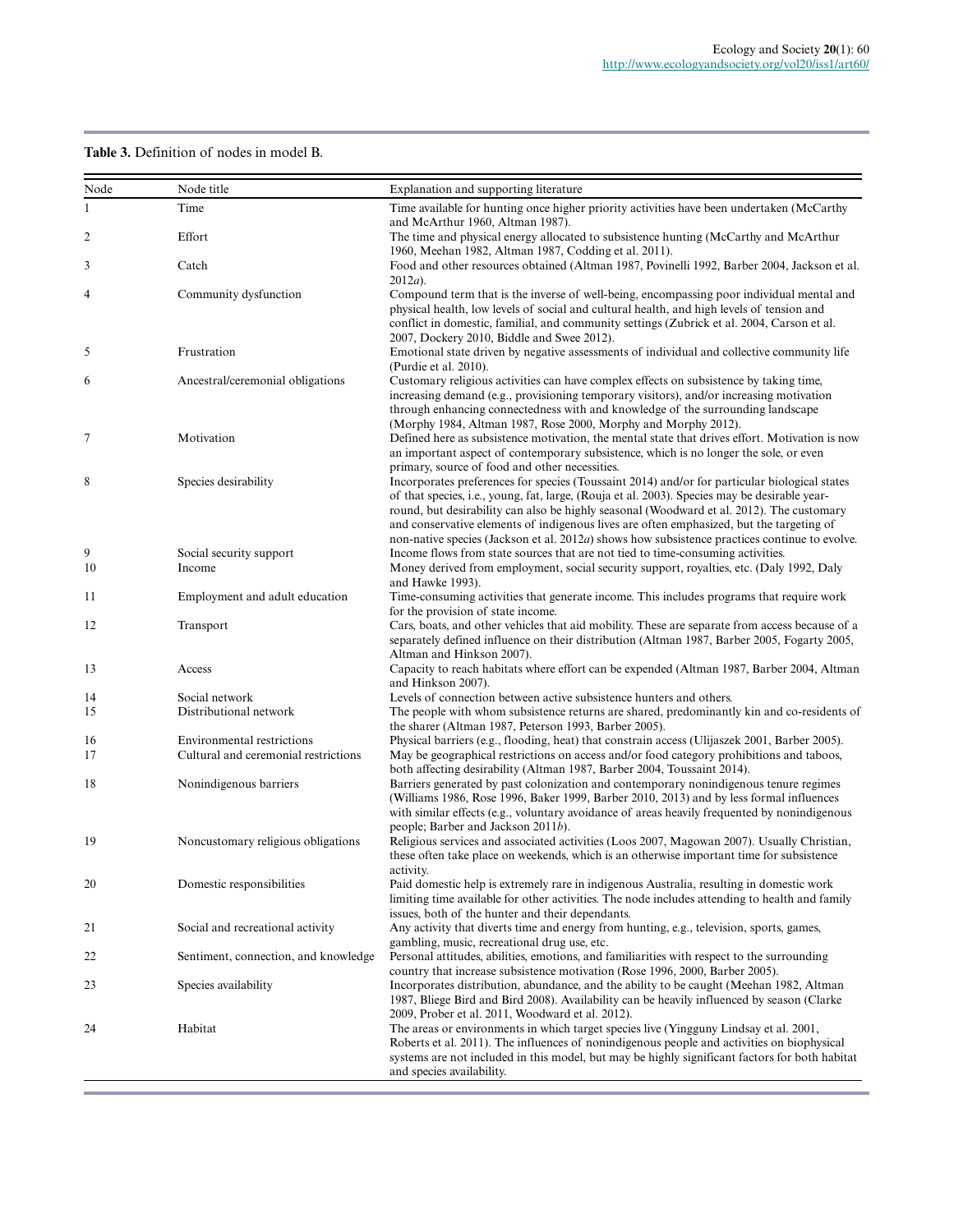#### **Table 4.** Definition and explanation of links in model B.

| From<br>node   | To node        | Direction of<br>effect   | Explanation and supporting literature                                                                                                                                                                                                                                                                                                                                                                                                                                                                                                                                                                      |  |  |  |  |
|----------------|----------------|--------------------------|------------------------------------------------------------------------------------------------------------------------------------------------------------------------------------------------------------------------------------------------------------------------------------------------------------------------------------------------------------------------------------------------------------------------------------------------------------------------------------------------------------------------------------------------------------------------------------------------------------|--|--|--|--|
| $\mathbf{1}$   | $\overline{c}$ | $^{+}$                   | Time is required for effort (Altman 1987)                                                                                                                                                                                                                                                                                                                                                                                                                                                                                                                                                                  |  |  |  |  |
| $\overline{c}$ | 1              | $\overline{\phantom{0}}$ | Effort decreases available time                                                                                                                                                                                                                                                                                                                                                                                                                                                                                                                                                                            |  |  |  |  |
| $\overline{c}$ | 3              | $^{+}$                   | Effort influences catch                                                                                                                                                                                                                                                                                                                                                                                                                                                                                                                                                                                    |  |  |  |  |
| $\overline{c}$ | $\overline{4}$ | L,                       | Effort reduces frustration through physical exertion and time spent away from the settlement (Barber 2005)                                                                                                                                                                                                                                                                                                                                                                                                                                                                                                 |  |  |  |  |
| $\overline{c}$ | 5              | $\overline{\phantom{0}}$ | Effort reduces dysfunction through physical exertion and time away from the settlement (Barber 2005)                                                                                                                                                                                                                                                                                                                                                                                                                                                                                                       |  |  |  |  |
| 3              | 4              | $\ddot{}$                | Successful catch reduces dysfunction; this assumes the social and nutritional benefit of distributing the catch                                                                                                                                                                                                                                                                                                                                                                                                                                                                                            |  |  |  |  |
|                |                |                          | outweighs the potential negative consequences of conflicts about resource distribution (Gould 1982, Altman<br>1987, Altman and Peterson 1988, Barber 2005, Saethre 2011, Peterson 2013)                                                                                                                                                                                                                                                                                                                                                                                                                    |  |  |  |  |
| 3              | 7              | $^{+}$                   | Successful catch influences motivation, encouraging further attempts (Barber 2004, Jackson et al. 2011);<br>assumes that satiation from existing catch is only temporary due to limited shelf-life of goods, wide<br>distribution, and/or rapid consumption                                                                                                                                                                                                                                                                                                                                                |  |  |  |  |
| 4              | 5              | $^{+}$                   | Community dysfunction influences frustration                                                                                                                                                                                                                                                                                                                                                                                                                                                                                                                                                               |  |  |  |  |
| 5              | $\overline{7}$ | $\ddot{}$                | Frustration influences motivation, as active hunters relieve frustration with community life by escaping to                                                                                                                                                                                                                                                                                                                                                                                                                                                                                                |  |  |  |  |
|                |                |                          | undertake subsistence (Barber 2005, Walker 2010). Such frustration manifests itself in a range of other ways<br>(Purdie et al. 2010), including through social and recreational activity and regional mobility. However, the focus<br>of this model of the subsistence drivers on healthy, active hunters means that these effects (which may be<br>substantial) are assumed rather than actively depicted. This link should also be understood as a driver of<br>limited duration; model A demonstrates the importance of a level of community well-being for the<br>maintenance of long-term subsistence |  |  |  |  |
| 6              | $\mathbf{1}$   |                          | Customary religious obligations decrease subsistence time available (Altman 1987, Barber 2005)                                                                                                                                                                                                                                                                                                                                                                                                                                                                                                             |  |  |  |  |
| 6              | $\overline{c}$ | $^{+}$                   | Customary religious obligations influence effort by increasing demand for resources (Altman 1987)                                                                                                                                                                                                                                                                                                                                                                                                                                                                                                          |  |  |  |  |
| 6              | $\tau$         | $^{+}$                   | Customary religious obligations increase demand, influencing motivation (Altman 1987)                                                                                                                                                                                                                                                                                                                                                                                                                                                                                                                      |  |  |  |  |
| 7              | $\overline{c}$ | $^{+}$                   | Motivation drives effort                                                                                                                                                                                                                                                                                                                                                                                                                                                                                                                                                                                   |  |  |  |  |
| $\,$ $\,$      | 3              | $\ddot{}$                | Species desirability influences catch (Jackson et al. 2012a)                                                                                                                                                                                                                                                                                                                                                                                                                                                                                                                                               |  |  |  |  |
| 8              | 7              | $^{+}$                   | Species desirability influences motivation (Jackson et al. 2012a, Woodward et al. 2012)                                                                                                                                                                                                                                                                                                                                                                                                                                                                                                                    |  |  |  |  |
| 9              | 1              | $^{+}$                   | Social security support income reduces the need for employment, increasing time available for subsistence                                                                                                                                                                                                                                                                                                                                                                                                                                                                                                  |  |  |  |  |
| 9              | 10             | $^{+}$                   | Social security support provides income                                                                                                                                                                                                                                                                                                                                                                                                                                                                                                                                                                    |  |  |  |  |
| 10             | 7              |                          | Income influences motivation by providing alternative sources of food (Smith and Smith 1999, Saethre 2005,<br>Scelza et al. 2014)                                                                                                                                                                                                                                                                                                                                                                                                                                                                          |  |  |  |  |
| 10             | 12             | $^{+}$                   | Income increases transport availability (Altman 1987, Barber 2005)                                                                                                                                                                                                                                                                                                                                                                                                                                                                                                                                         |  |  |  |  |
| 11             | 10             | $\ddot{}$                | Employment provides income                                                                                                                                                                                                                                                                                                                                                                                                                                                                                                                                                                                 |  |  |  |  |
| 11             | $\mathbf{1}$   | $\overline{\phantom{0}}$ | Employment decreases time available                                                                                                                                                                                                                                                                                                                                                                                                                                                                                                                                                                        |  |  |  |  |
| 12             | 13             | $^{+}$                   | Available transport influences access (Povinelli 1992, Barber 2005)                                                                                                                                                                                                                                                                                                                                                                                                                                                                                                                                        |  |  |  |  |
| 12             | 15             | $^{+}$                   | Available transport influences distributional network (Barber 2005)                                                                                                                                                                                                                                                                                                                                                                                                                                                                                                                                        |  |  |  |  |
| 13             | 2              | $^{+}$                   | Access influences effort (Barber 2005)                                                                                                                                                                                                                                                                                                                                                                                                                                                                                                                                                                     |  |  |  |  |
| 14             | 12             | $^{+}$                   | Social network influences opportunities for transport (Long and Memmott 2005)                                                                                                                                                                                                                                                                                                                                                                                                                                                                                                                              |  |  |  |  |
| 14             | 15             | $^{+}$                   | Social network influences the number of potential receivers                                                                                                                                                                                                                                                                                                                                                                                                                                                                                                                                                |  |  |  |  |
| 15             | $\overline{2}$ | $^{+}$                   | Distributional network influences effort needed to supply it (Altman 1987, Barber 2005)                                                                                                                                                                                                                                                                                                                                                                                                                                                                                                                    |  |  |  |  |
| 16             | 13             | $\overline{\phantom{0}}$ | Physical barriers influence access                                                                                                                                                                                                                                                                                                                                                                                                                                                                                                                                                                         |  |  |  |  |
| 17             | 13             | $\overline{\phantom{0}}$ | Geographically based cultural and ceremonial restrictions influence access (Morphy 2004)                                                                                                                                                                                                                                                                                                                                                                                                                                                                                                                   |  |  |  |  |
| 17             | 8              | $\equiv$                 | Species- or category-based cultural and ceremonial restrictions influence desirability (Altman 1987, Toussaint<br>2014)                                                                                                                                                                                                                                                                                                                                                                                                                                                                                    |  |  |  |  |
| 18             | 13             | -                        | Nonindigenous tenure barriers and effects on land and water influence access                                                                                                                                                                                                                                                                                                                                                                                                                                                                                                                               |  |  |  |  |
| 19             | 1              | $^{+}$                   | Noncustomary religious obligations decrease available time                                                                                                                                                                                                                                                                                                                                                                                                                                                                                                                                                 |  |  |  |  |
| 20             | $\mathbf{1}$   | $\overline{\phantom{0}}$ | Domestic obligations decrease available time                                                                                                                                                                                                                                                                                                                                                                                                                                                                                                                                                               |  |  |  |  |
| 21             | $\mathbf{1}$   | $\overline{\phantom{0}}$ | Social activities decrease available time                                                                                                                                                                                                                                                                                                                                                                                                                                                                                                                                                                  |  |  |  |  |
| 22             | $\tau$         | $^{+}$                   | Sentiment about, connectedness to, and knowledge of landscape influence motivation (Barber 2005)                                                                                                                                                                                                                                                                                                                                                                                                                                                                                                           |  |  |  |  |
| 23             | 3              | $^{+}$                   | Availability influences catch (Jackson et al. 2012a)                                                                                                                                                                                                                                                                                                                                                                                                                                                                                                                                                       |  |  |  |  |
| 23             | 8              | $^{+}$                   | Availability influences desirability through regulating returns for effort (Barber 2005)                                                                                                                                                                                                                                                                                                                                                                                                                                                                                                                   |  |  |  |  |
| 24             | 23             | $^{+}$                   | Extent of available habitat influences the presence of available species                                                                                                                                                                                                                                                                                                                                                                                                                                                                                                                                   |  |  |  |  |
|                |                |                          |                                                                                                                                                                                                                                                                                                                                                                                                                                                                                                                                                                                                            |  |  |  |  |

are composed of positive links; hence, all variables will react uniformly to a perturbation (i.e., all increasing or decreasing together). The resulting equilibrium dynamics are that all variables act mutually to reinforce either of two alternative states (Dambacher and Ramos-Jiliberto 2007, Marzloff et al. 2011): an elevated state, with high levels of community well-being, high hunting participation rates, high rates of management of country, etc.; or a degraded state, with low levels of community well-being, etc. The following are the positive feedback cycles in model A.

- **1.** Community well-being (A4) effort (A5)
- **2.** Community well-being (A4) looking after country (A10) healthy country (A8)
- **3.** Community well-being  $(A4)$  effort  $(A5)$  catch  $(A2)$  distribution of catch (A3)
- **4.** Community well-being (A4) looking after country (A10) habitat (A9) – healthy country (A8)
- **5.** Community well-being (A4) looking after country (A10) food resources  $(A1)$  – catch  $(A2)$  – distribution of catch  $(A3)$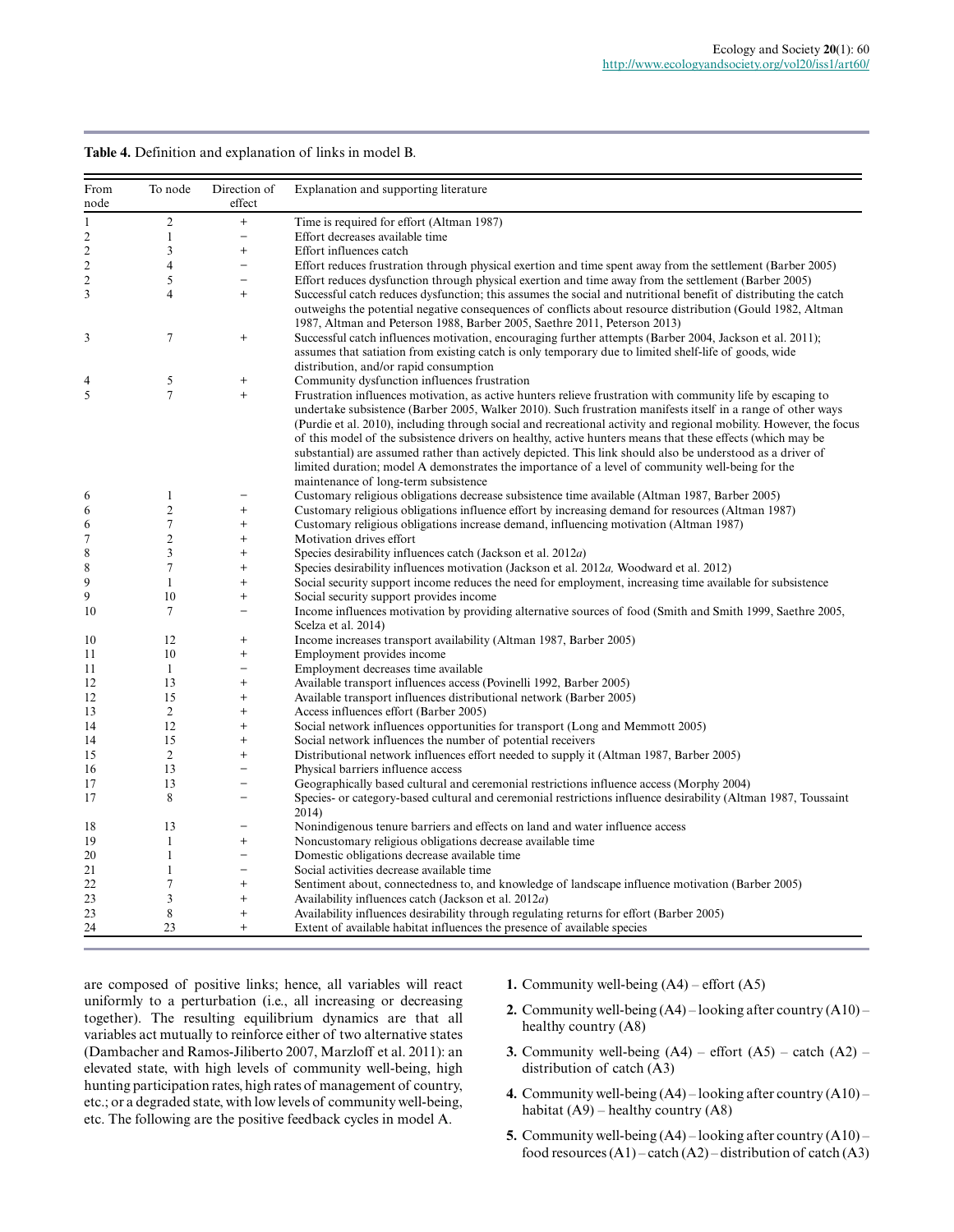model nodes that contribute to system feedback cycles.  $\mathsf{R}$  $\overline{7}$ Species Motivation desirabilih  $3*$ Catch  $5*$  $22'$ Frustration  $2<sub>3</sub>$ Sentiment. Species connection 6 . .<br>availability nowledge Ancestral & ceremonial  $21$ bligations Social & Community **Pereationa** lysfunctio 24 activity Habitat  $17$ Cultural &  $20$ ceremonial Domestic estrictions 16 responsi-Environbilities mental  $2'$ Effort estriction Time  $\mathbf{q}$ Social Security ayments  $\overline{19}$  $11$ 13 Non-15 Employmen Access Distributioncustomary  $10$  $\overline{\mathbf{a}}$  adult religious al network Income ducation obliga,  $14$ 18 Social  $Non$ network Indigenous barriers  $12$ Transport

**Fig. 2.** Generalized model of factors regulating aquatic subsistence by active adult indigenous hunters in North Australian river catchments. See Tables 3 and 4 for descriptions of model nodes and links. Asterisks denote

# **Negative and positive feedback cycles in model B**

Model B has both negative and positive feedback cycles. Stability in this system requires that the strength of the two positive feedback cycles is less than the combined strength of the four negative feedback cycles. Reflecting the orientation of the study, effort (A2) is involved in all feedback cycles, both positive and negative. Of the negative feedback cycles, time (A1) is combined with effort (A2) to create the shortest cycle of length two, whereas frustration (A5) is involved with each of the longer cycles. This model has effort (A2) driving catch (A3) as well as sentiment, connection, and knowledge (A22), which leads to increased motivation (A7) and further effort (A2). This self-enhancing dynamic is held in check by the general limitation of time from competing activities or responsibilities (A6, A19–21), but also by stimulus-response feedback that involves dissipation of frustration (A5) at both personal (i.e., second negative feedback cycle) and community levels (i.e., third and fourth negative feedback cycles).

The following are the negative feedback cycles in model B.

- **1.** Effort (B2) time (B1)
- **2.**  $Effort (B2) frustration (B5) motivation (B7)$
- **3.** Effort (B2) community dysfunction (B4) frustration (B5) – motivation (B7)

**4.** Effort  $(B2)$  – catch  $(B3)$  – community dysfunction  $(B4)$  – frustration  $(B5)$  – motivation  $(B7)$ 

The following are the positive feedback cycles in model B.

- **1.** Effort  $(B2)$  catch  $(B3)$  motivation  $(B7)$
- **2.** Effort (B2) sentiment, connection, knowledge (B22) motivation (B7)

#### **INTERVENTION AND PERTURBATION ANALYSIS**

Table 5 contains the results of the perturbation analyses. For the perturbation involving an increase in community dysfunction (B4), there is a predicted decrease in available time for subsistence activities (B1) and an increase in effort (B2), catch (B3), motivation (B7), and sentiment connection and knowledge (B22). The predicted levels of community dysfunction (B4) and frustration (B5), however, are highly ambiguous and could be either at a higher or lower level compared to pre-perturbation levels. Degradation of floodplain habitats (B24) is predicted to cause a decrease in levels of catch (B3) and an increase in levels of community dysfunction (B4) and frustration (B5), whereas the predicted responses of the other variables are ambiguous. Similarly, a decrease in social security payments (B9) is also predicted to increase community dysfunction (B4) and frustration (B5), but generates a decrease in effort (B2), catch (B3), and sentiment/connection/knowledge (B22). Finally, an increase in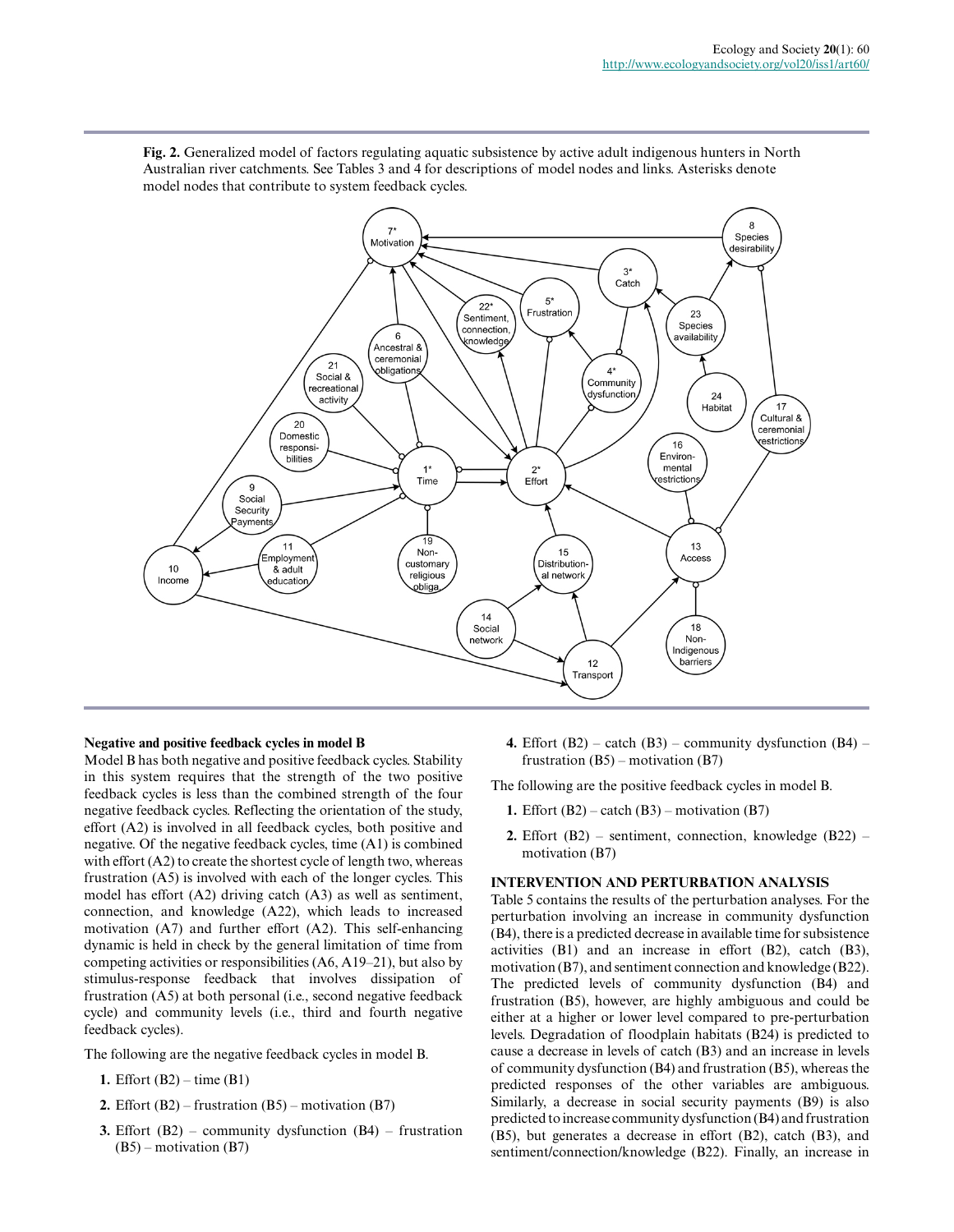**Table 5.** Predictions of qualitative response of select variables in model B to four perturbation scenarios. Predicted responses in terms of direction of change (+, increase; −, decrease) in model variables; ambiguous predictions with a relatively high probability of sign determinacy (≥ 0.85) are enclosed in parentheses; and "?" denotes predictions with low probability.

| Perturbation scenario                | Time | Effort                       | Catch             | Community<br>dysfunction | Frustra-<br>tion | Sentiment,<br>connection,<br>knowledge | Motivation |
|--------------------------------------|------|------------------------------|-------------------|--------------------------|------------------|----------------------------------------|------------|
| Increase in community dysfunction    |      |                              |                   |                          |                  |                                        |            |
| Increase in habitat degradation      |      |                              | $\qquad \qquad -$ | $^{+}$                   | $(+)$            |                                        |            |
| Decrease in social security payments |      | $\qquad \qquad \blacksquare$ | -                 | $^{+}$                   | $(+)$            |                                        |            |
| Increase in access                   |      |                              |                   |                          |                  |                                        |            |

access (B13) is predicted to increase effort (B2), catch (B3), and sentiment/connection/knowledge (B22), and decrease levels of available time (B1), community dysfunction (B4) and frustration (B5).

## **DISCUSSION**

Australian indigenous subsistence systems have been of interest to scholars and researchers for many decades, resulting in a rich and diverse literature, particularly in the northern half of the continent. However, formal models of the influencing conditions and drivers of that activity remain rare. Such models enable the complexity and significance of subsistence activities to be represented and for key drivers and systemic properties to be identified, defined, causally related, and debated. The qualitative models generated here are preliminary, but they are useful for multiple reasons: they formally demarcate primary nodes and links; they identify key relationships (which in some cases are relatively under-researched and under-documented); they allow analysis of systemic and emergent qualities of the models as constructed; and they allow preliminary evaluations of responses to selected perturbations. Future extensions to such work may compare the degree of fit between the qualitative models and particular geographic case studies and/or between the models and the perspectives of indigenous subsistence hunters themselves.

The decision to model both the longer term persistence of subsistence at a community level (model A) and the drivers of activity undertaken by active individual hunters on shorter time frames (model B) was an important step in generating different perspectives regarding subsistence. However, it also raises key issues for subsequent analysis, most notably the potential complementarities and contradictions in the relationship between the two models operating at different time scales (Ertsen et al. 2014). Both models are generated by the same team using the same information sources, and thus, are generally consistent with one another in many key respects. Nevertheless, one model emphasizes the importance of community well-being (A4) as a foundation for ongoing subsistence activity, whereas the other characterizes at least some hunting and fishing by key individuals as arising out of frustration with community dysfunction (B4). The pathways to motivation depicted in model B are more complex than just this one negative avenue, with the most important counterbalance being the positive pathway depicting effort (B2) influencing sentiment/connection/knowledge (B22) and thereby motivation (B7). Nor are positive and negative drivers mutually exclusive: a particular instance of effort can be driven by sentiment about a hunting locality (or an activity at a range of

localities) as well as a level of frustration with community life. In presenting model B as constructed, we do not argue that the dysfunction–frustration pathway is the primary motivator of subsistence effort, but we do assert that it is observationally significant enough to be represented in a model depicting the drivers of subsistence by individual hunters. This kind of motivation has also been publicly identified by indigenous people themselves; for example, an international film co-produced and scripted by people from a remote area of northern Australia depicts a key protagonist electing to go hunting as a response to domestic strife (de Heer and Djigirr 2006).

However, as model A clearly indicates, dysfunction does not seem plausible as a primary driver for the persistence of communitywide subsistence over longer time frames. What this highlights is the need for further work that conceptualizes and interrogates effort and motivation at the interfaces between positive and negative assessments of community condition, between community and individual scales, and over longer and shorter time frames. Effort may be driven by community dysfunction and may in turn play a role in mitigating the subsequent effects of that dysfunction, but this empirically observable phenomenon is insufficient to account for the complexity and persistence of contemporary indigenous subsistence. That significant national and international attention is being paid to levels of community dysfunction in remote indigenous Australian contexts and how it can be minimized, including through investments in environmental programs and action (Barber and Jackson 2011*c,* Altman and Kerins 2012), further emphasizes the need to understand its potentially complex relationships with subsistence activity.

The emergent system feedbacks and dynamics identified in the models provide an additional level of potential analysis. The positive feedbacks in model A that encourage one of two alternate states highlight key interdependencies that are consistent with indigenous perspectives; community well-being (A4) cannot be maintained unless: the country itself is healthy (A8); appropriate people are looking after it (A10) through practices that encompass subsistence effort (A5); and the results of such productive labor are appropriately distributed (A3). From such a perspective, indigenous desires for holistic and community-driven social and environmental management programs are clearly comprehensible. Conversely, so is the difficulty of shifting from a state of entrenched disadvantage without simultaneously addressing multiple factors, including rights to access, use, manage, and distribute natural resources.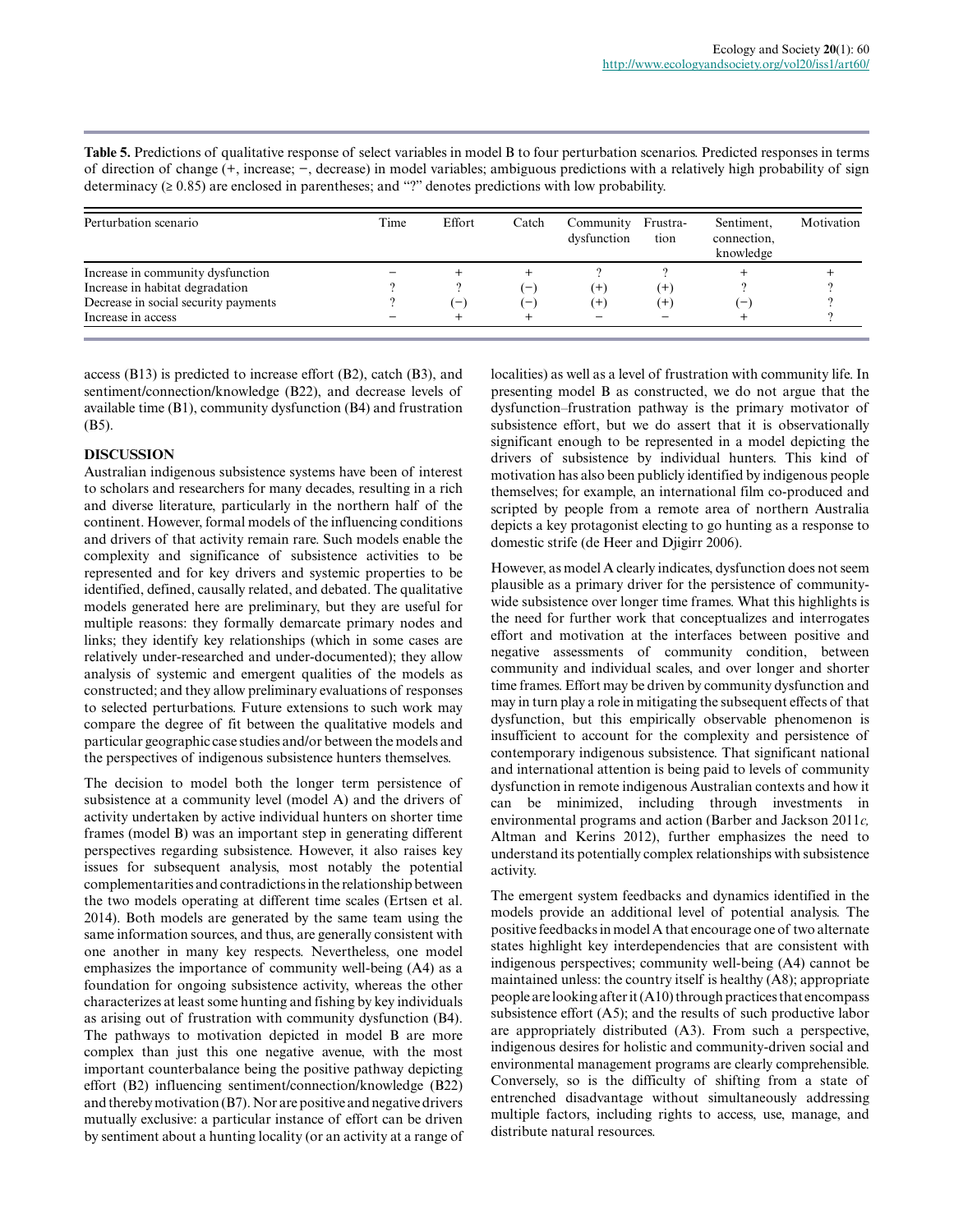The system dynamics of model B are more complex and more ambiguous, reflecting the multiple influences on subsistence effort by key individuals. Sentiment and connection toward landscapes (B22) combines with the prospect of successful returns (B3) to create consistent positive feedback affecting effort (B2). The primary negative feedback with respect to effort (B2) is available time (B1). The other longer feedbacks, which emerge as negative in terms of model dynamics, actually reflect the suppression of negatively defined variables that affect motivation (B7) and subsequently, effort (B2), frustration (B5), and community dysfunction (B4). This indicates how these negatively defined variables are present and can account for particular instances of effort (B2), but cannot of themselves provide a sufficient basis for ongoing subsistence activity over longer time frames. Undertaking effort (B2) suppresses these negative drivers of subsequent effort, whereas it strengthens the primary positive cycle associated with sentiment, knowledge, and connection (B22). In this way, the dynamics of the model reflect the complex influences on individual motivation and suggest how they relate to broader community-scale patterns.

Although the qualitative models depicted here are deliberately conceptual and general, the choice of perturbations (Table 5) applied to model B do reflect current trends and relevant priorities. Demographically, the number of young indigenous people residing in areas with very limited employment prospects is growing rapidly, creating challenges for social and communal cohesion. In model B, an increasing level of community dysfunction (B4) can drive effort, motivation, etc., of active adult hunters, but this limited effect must be set against the wider context presented in model A, which makes it clear that increasing dysfunction (i.e., declining well-being) is not a plausible sustainable long-term driver of community subsistence. Further work in characterizing this set of relationships is clearly required.

Concerns with dysfunction and demographics underlie a second perturbation scenario of reductions in social security payments (Table 5). Changing political attitudes to social welfare and the economic pressures associated with an ageing population may plausibly lead to a broad reduction in social support across Australian society generally, and in indigenous communities in particular. In model B, the effects on subsistence of such a change are ambiguous, but decreases in effort levels and increases in dysfunction are one potential consequence. This suggests that, should social security support (B9) decrease, subsistence effort (B2) by key individuals may come under pressure despite the increased demand for foods obtainable without a direct cash transfer. Food pricing and food security are significant issues in regional and remote Australia: 45% of indigenous people in the Northern Territory reported running out of food in the previous 12 months, compared with a national average of 5% (Australian Health Ministers' Advisory Council 2008). State recognition of the value of subsistence can also support alternative social security outcomes; in James Bay, Canada, for example, state income support is provided for productive subsistence hunters and trappers who do not earn adequate cash income (Ferguson 2011). In model B, the ambiguous effect on subsistence of reduced social security suggests that the relationship between such payments and subsistence in hybrid economies (Altman 2009) is complex, and therefore, that responses to alterations in social security support may be equally complex.

The scenario that suggests habitat (B24) degradation as having potentially deleterious effects on motivation (B7) and effort (B2) is consistent with our expectations and highlights two areas of policy significance. One area is land and wider catchment management, and indigenous peoples' roles in those processes (Altman and Kerins 2012). The second area is the importance of water planning and allocation at a time when both water developments and climatic changes may result in significant changes in the volume and/or timing of water flows through north Australian river systems. The predicted responses to the degradation of habitat suggests that ongoing subsistence, and the indigenous identities it helps to sustain, requires effective management of land, riparian corridors, and water flows (Jackson 2011, Jackson and Barber 2013, Liedloff et al. 2013).

Lastly, the scenario of increasing access (B13) reflects real developments in indigenous access to and ownership of land over recent decades in northern Australia (Holmes 2010). Various processes have increased access opportunities for indigenous people: grants under traditional land rights processes, purchases of land by statutory and other development funds for subsequent transfer to indigenous people, private purchases, and specific rights of access for subsistence purposes to land owned by others. From this perspective, the trend for increasing formal access by indigenous people seems likely to continue, and the perturbation suggests that this alone will positively influence effort (B2), with some potential implications for population and catch (B3) levels (Barber et al. 2014). However, the effects on effort (B2) may be more ambiguous if increasing access (B13) is combined with other changes such as lower incomes (B10) or decreases in available time (B1).

These perturbation scenarios are conceptualized as changes in one location through time, as evaluations of temporal variation. With respect to geographic variation, the constituents of the qualitative models outlined here are sufficiently general to be applicable for testing in other nonmarket resource use contexts, including nonindigenous ones. However, we would note one crucial qualification to that potential highlighted by other recent projects focused on modeling indigenous Australian fishing in the Torres Strait (Busilacchi et al. 2013, van Putten et al. 2013). The qualitative models depicted here assume no significant commercial market in the subsistence target species, whereas van Putten et al. (2013) describe a mixed commercial, recreational, and subsistence indigenous lobster fishery that is heavily influenced by the associated commercial lobster market; the resulting model contains pronounced economic drivers such as price and infrastructure. A second study from the Torres Strait (Busilacchi et al. 2013) provides significant data linking wider fishing effort on three islands to income from both public (a state employment program) and private (commercial fishery and private employment) sources. In both studies, the link between subsistence and the wider socioeconomic context is emphasized, and the presence of commercial markets plays a substantial role in the observed activity.

The presence of commercial effort is important for model applicability not just because of its direct interaction with subsistence effort, but also because it directly affects the existing assumption that indigenous effort has a negligible ecological effect at the catchment scale. One effect of this assumption is that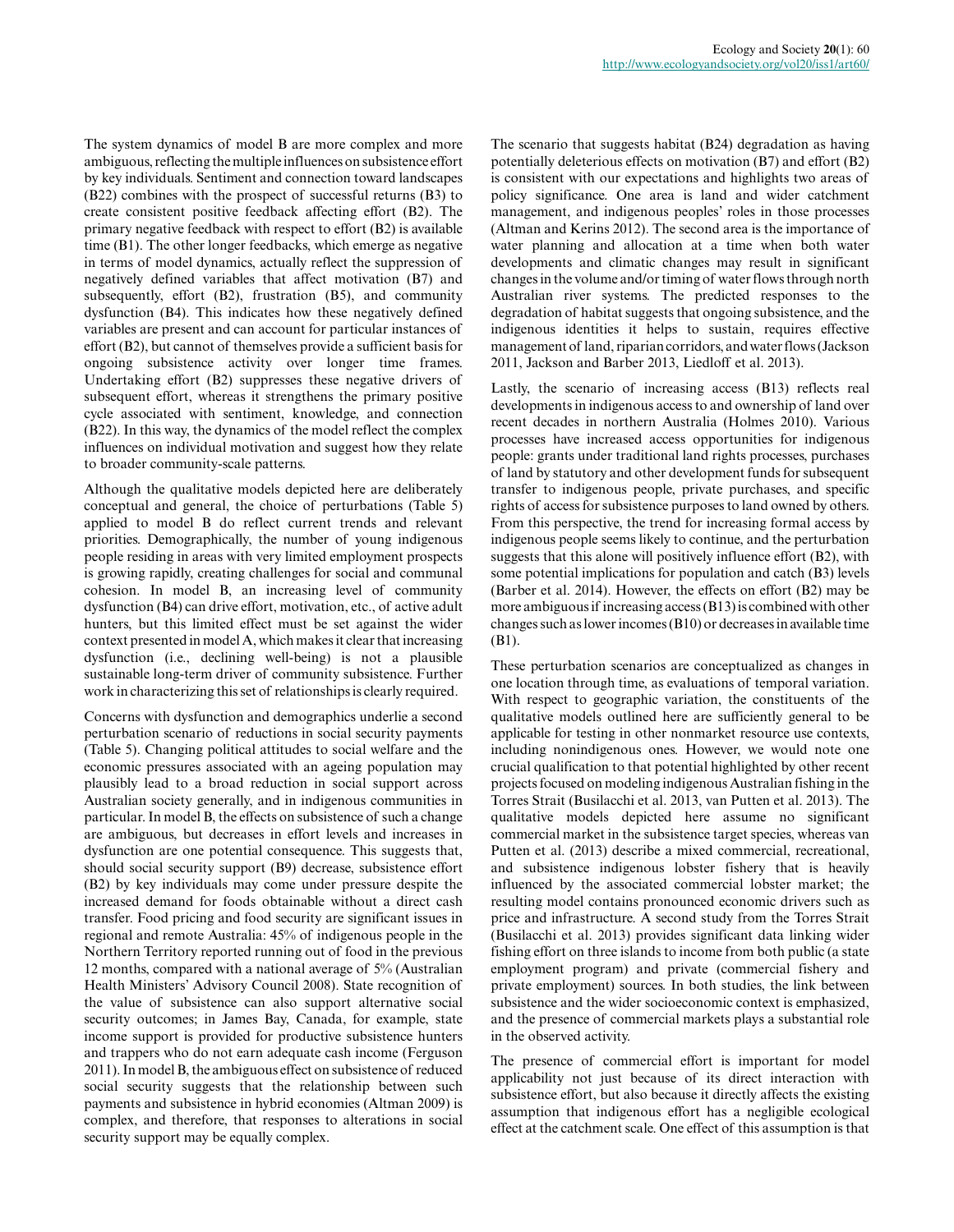the ecological and social subsystems are not so strongly interlinked, but in a more highly populated region where commercial markets were driving higher levels of resource extraction, the models would need to show these feedbacks more clearly. The recent modeling of self-management behavior among abalone fishers in southern Australia (Gilmour et al. 2013) is an important example in this respect, showing how known biological constraints can alter human fishing behavior in complex ways. In the current qualitative models, the main way in which indigenous people affect the health of the ecological system is through their own land management activities. Framing subsistence activities as socio-cultural rather than predominantly economic phenomena (Wheeler and Thornton 2005) can be a valuable step, but the absence of overt commercial activity and the assumptions about the effects of subsistence effort on natural resources means that the models presented here may require careful modification and refinement before they are applicable to the wide array of conditions in which commercial markets play a significant role.

## **CONCLUSION**

Other recent studies from north Australia (Stoeckl et al. 2013, Close et al. 2014) have shown that in-depth knowledge of the dynamic feedbacks between human and aquatic systems has remained elusive. Conceptual models that effectively internalize processes of decision-making, social power, and economic flows (Birkenholtz 2012) can reveal feedbacks that depict social action, reaction, and adaptation to perturbations such as changes to income or environmental degradation. The significance and complexity of contemporary subsistence depicted in the qualitative models represented here underscore the need for careful attention to local circumstances and local aspirations. Participatory modeling has been shown to be useful in generating inclusive dialog about system components and management interventions (Tidwell et al. 2004, Jackson et al. 2012*b,* Barber and Jackson 2015), as well as in fostering broader and longer term social learning (Hare 2011). A participatory modeling process that incorporates the views and knowledge of indigenous participants as part of a move from generic to specific representations would be a logical next step.

Such a participatory process may result in new insights, unexpected results, challenges to assumptions, and model reconceptualization, as well as build familiarity and local specificity into the generalized structures. Qualitative modeling obliges participants to reflect on assumptions about cause-andeffect relationships, and the potential challenge of local community participation to the materialist assumptions underpinning the current models has already been noted. Nevertheless, common ground can exist alongside such points of difference, and the results demonstrate the wide array of influences on aquatic resource use, even at the coarsest and most generic levels of specification. The models graphically represent the wider socio-cultural and economic context for indigenous Australian aquatic resource use, enabling further analysis of key relationships, key geographic contexts, and future scenarios regarding the persistence of subsistence.

#### **Footnote**

1. No one term is entirely appropriate, but we emphasize the phrase "aquatic subsistence" to encompass a range of waterdependent practices, including fishing, hunting freshwater turtles and aquatic birds, gathering aquatic or riverine plants for sustenance or medicinal purposes, collecting materials for traditional arts and crafts, etc. The primary focus of aquatic activity is usually food provision, but not always. The models may be generalizable to subsistence activity in other landscapes, but aquatic resources are the primary focus here.

# *Responses to this article can be read online at:* [http://www.ecologyandsociety.org/issues/responses.](http://www.ecologyandsociety.org/issues/responses.php/7244) [php/7244](http://www.ecologyandsociety.org/issues/responses.php/7244)

#### **Acknowledgments:**

*The authors acknowledge the indigenous individuals, groups, and communities across northern Australia whose support for and participation in a wide array of research projects provided the context for this paper. We also acknowledge the input of colleagues undertaking a related modeling study (Liedloff et al. 2013). Funding for this research was provided by the Water for a Healthy Country Flagship of the CSIRO and by Commonwealth government through the Northern Hub of the National Environmental Research Program. We thank multiple anonymous reviewers and the journal editors for critical commentary and suggestions that substantially improved the manuscript. Any remaining errors are the responsibility of the authors.*

#### **LITERATURE CITED**

Altman, J. 1983. Eastern Gunwinggu fish trapping at Gunbatgarri. *The Beagle, Occasional Papers of the Northern Territory Museum* 1:59-71.

Altman, J. 1987. *Hunter-gatherers today: an Aboriginal economy in North Australia.* Australian Institute of Aboriginal Studies, Canberra, Australia.

Altman, J. 2009. The hybrid economy and anthropological engagements with policy discourse: a brief reflection. *Australian Journal of Anthropology* 20(3):318-329. [http://dx.doi.org/10.1111/](http://dx.doi.org/10.1111/j.1757-6547.2009.00039.x) [j.1757-6547.2009.00039.x](http://dx.doi.org/10.1111/j.1757-6547.2009.00039.x)

Altman, J., and M. Hinkson. 2007. Mobility and modernity in Arnhem Land: the social universe of Kuninjku trucks. *Journal of Material Culture* 12(2):181-203. [http://dx.doi.org/10.1177/13591](http://dx.doi.org/10.1177/1359183507078122) [83507078122](http://dx.doi.org/10.1177/1359183507078122)

Altman, J., K. Jordon, S. Kerins, G. Buchanan, N. Biddle, E. Ens, and K. May, editors. 2009. *Indigenous interests in land and water.* CSIRO, Canberra, Australia.

Altman, J., and S. Kerins, editors. 2012. *People on country: vital landscapes, indigenous futures.* Federation Press, Sydney, Australia.

Altman, J., and N. Peterson. 1988. Rights to game and rights to cash among contemporary Australian hunter-gatherers. Pages 75-94 *in* T. Ingold, D. Riches, and J. Woodburn, editors. *Hunters and gatherers. Volume 2: property, power and ideology.* Berg, Oxford, UK.

Anderson, I. 1996. Aboriginal well-being. Pages 53-73 *in* C. Grbich, editor. *Health in Australia: sociological concepts and issues.* Pearson/Longman, Sydney, Australia.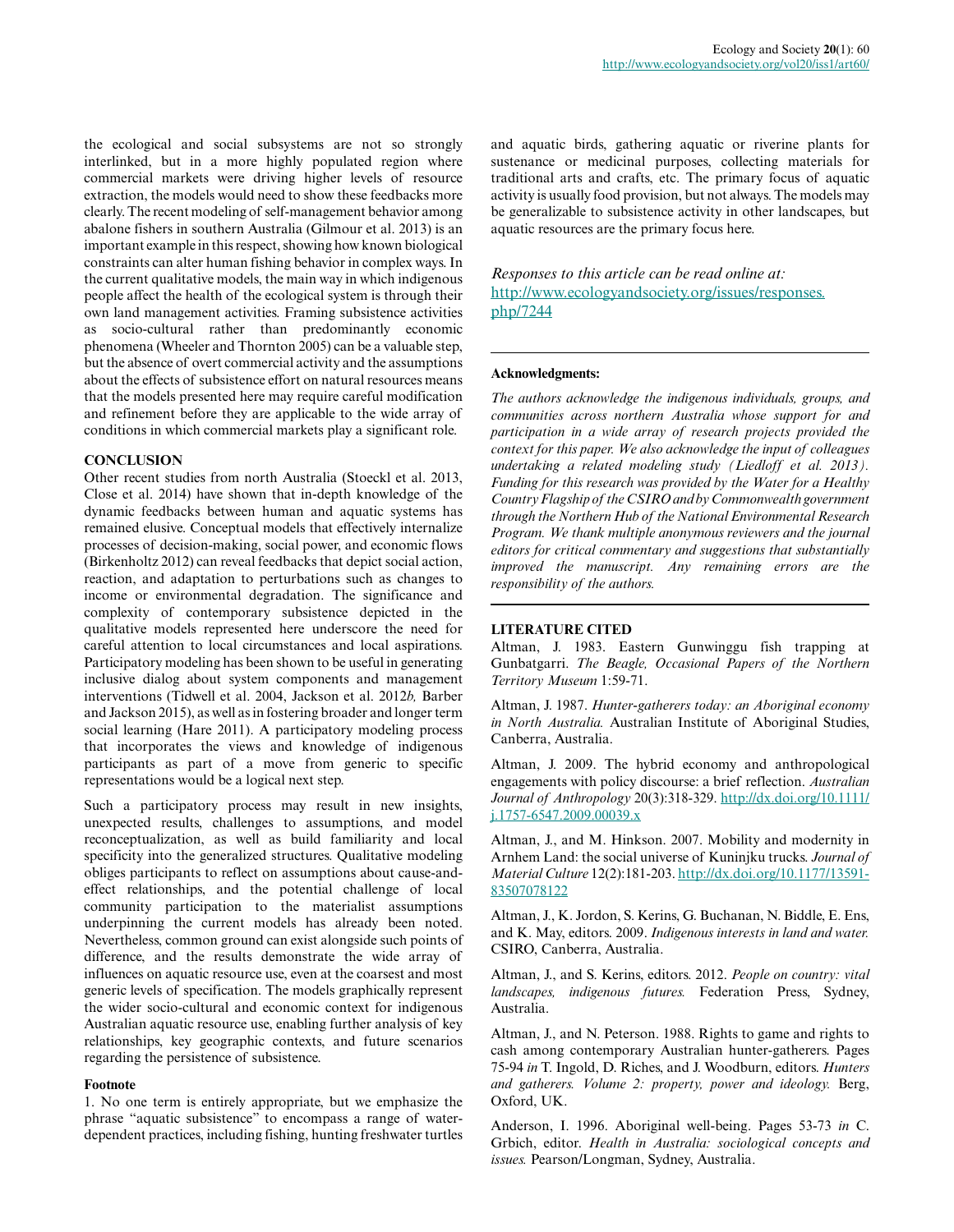Australian Health Ministers' Advisory Council. 2008. *Aboriginal and Torres Strait Islander health performance framework 2008 report.* Commonwealth of Australia, Canberra, Australia. [online] URL: [http://www.aihw.gov.au/publication-detail/?](http://www.aihw.gov.au/publication-detail/?id=6442468199) [id=6442468199](http://www.aihw.gov.au/publication-detail/?id=6442468199).

Baker, R. 1999. *Land is life: from bush to town: the story of the Yanyuwa people.* Allen and Unwin, Sydney, Australia.

Baker, R., J. Davies, and E. Young, editors. 2001. *Working on country: contemporary indigenous management of Australia's lands and coastal regions.* Oxford University Press, Melbourne, Australia.

Barber, M. 2004. *Report of observation: Yilpara community and Blue Mud Bay from October 2000–November 2001 and June– December 2002.* Report to the Federal Court of Australia. Australian National University, Canberra, Australia. [online] URL: [http://researchonline.jcu.edu.au/1701/2/BarberBMBFINAL-1.](http://researchonline.jcu.edu.au/1701/2/BarberBMBFINAL-1.pdf) [pdf.](http://researchonline.jcu.edu.au/1701/2/BarberBMBFINAL-1.pdf)

Barber, M. 2005. *Where the clouds stand: Australian Aboriginal attachments to water, place, and the marine environment in Northeast Arnhem land.* Dissertation. Australian National University, Canberra, Australia.

Barber, M. 2010. Coastal conflicts and reciprocal relations: encounters between Yolngu people and commercial fishermen in Blue Mud Bay, north-east Arnhem Land. *Australian Journal of Anthropology* 21(3):298-314. [http://dx.doi.org/10.1111/](http://dx.doi.org/10.1111/j.1757-6547.2010.00098.x) [j.1757-6547.2010.00098.x](http://dx.doi.org/10.1111/j.1757-6547.2010.00098.x)

Barber, M. 2011. 'Nothing ever changes': historical ecology, causality and climate change in Arnhem Land, Australia. Pages 89-100 *in* Y. Musharbash and M. Barber, editors. *Ethnography and the production of anthropological knowledge: essays in honour of Nicolas Peterson.* ANU ePress, Canberra, Australia.

Barber, M. 2013. *Indigenous water values, rights and interests in the Flinders and Gilbert catchments.* A technical report to the Australian Government from the CSIRO Flinders and Gilbert Agricultural Resource Assessment, part of the North Queensland Irrigated Agriculture Strategy CSIRO Water for a Healthy Country and Sustainable Agriculture flagships, Canberra, Australia. [online] URL: [https://publications.csiro.au/rpr/](https://publications.csiro.au/rpr/download?pid=csiro:EP1310971&dsid=DS4) [download?pid=csiro:EP1310971&dsid=DS4.](https://publications.csiro.au/rpr/download?pid=csiro:EP1310971&dsid=DS4)

Barber, M., and S. Jackson. 2011*a.* Aboriginal water values and resource development pressures in the Pilbara region of northwest Australia. *Australian Aboriginal Studies* 2011(2):32-50.

Barber, M., and S. Jackson. 2011*b. Indigenous water values and water planning in the Upper Roper River, Northern Territory.* CSIRO, Darwin, Australia. [online] URL: [http://www.csiro.au/~/](http://www.csiro.au/~/media/CSIROau/Flagships/Water%20for%20a%20Healthy%20Country%20Flagship/Indigenous-Water-Roper-River/WfHC_Roper%20River%20Report%20December%202011.pdf) [media/CSIROau/Flagships/Water%20for%20a%20Healthy%20Country%](http://www.csiro.au/~/media/CSIROau/Flagships/Water%20for%20a%20Healthy%20Country%20Flagship/Indigenous-Water-Roper-River/WfHC_Roper%20River%20Report%20December%202011.pdf) [20Flagship/Indigenous-Water-Roper-River/WfHC\\_Roper%20River%](http://www.csiro.au/~/media/CSIROau/Flagships/Water%20for%20a%20Healthy%20Country%20Flagship/Indigenous-Water-Roper-River/WfHC_Roper%20River%20Report%20December%202011.pdf) [20Report%20December%202011.pdf.](http://www.csiro.au/~/media/CSIROau/Flagships/Water%20for%20a%20Healthy%20Country%20Flagship/Indigenous-Water-Roper-River/WfHC_Roper%20River%20Report%20December%202011.pdf)

Barber, M., and S. Jackson. 2011*c. Water and indigenous people in the Pilbara, Western Australia: a preliminary study.* CSIRO, Darwin, Australia. [online] URL: [http://www.csiro.au/~/media/](http://www.csiro.au/~/media/CSIROau/Files/PDF/p12ei.pdf) [CSIROau/Files/PDF/p12ei.pdf.](http://www.csiro.au/~/media/CSIROau/Files/PDF/p12ei.pdf)

Barber, M., and S. Jackson. 2012. *Indigenous water management and water planning in the Upper Roper River, Northern Territory:* *history and implications for contemporary water planning.* CSIRO, Darwin, Australia. [online] URL: [http://www.csiro.au/~/media/](http://www.csiro.au/~/media/CSIROau/Flagships/Water%20for%20a%20Healthy%20Country%20Flagship/Indigenous-Water-Roper-River/IndigenousWaterManagementReportApril2012.pdf) [CSIROau/Flagships/Water%20for%20a%20Healthy%20Country%](http://www.csiro.au/~/media/CSIROau/Flagships/Water%20for%20a%20Healthy%20Country%20Flagship/Indigenous-Water-Roper-River/IndigenousWaterManagementReportApril2012.pdf) [20Flagship/Indigenous-Water-Roper-River/IndigenousWaterM](http://www.csiro.au/~/media/CSIROau/Flagships/Water%20for%20a%20Healthy%20Country%20Flagship/Indigenous-Water-Roper-River/IndigenousWaterManagementReportApril2012.pdf)[anagementReportApril2012.pdf.](http://www.csiro.au/~/media/CSIROau/Flagships/Water%20for%20a%20Healthy%20Country%20Flagship/Indigenous-Water-Roper-River/IndigenousWaterManagementReportApril2012.pdf)

Barber, M., and S. Jackson. 2014. Autonomy and the intercultural: interpreting the history of Australian Aboriginal water management in the Roper River catchment, Northern Territory. *Journal of the Royal Anthropological Institute* 20 (4):670-693. <http://dx.doi.org/10.1111/1467-9655.12129>

Barber, M., and S. Jackson. 2015. 'Knowledge making': issues in modelling local and indigenous ecological knowledge. *Human Ecology* 43(1):119-130. <http://dx.doi.org/10.1007/s10745-015-9726-4>

Barber, M., S. Jackson, J. Shellberg, and V. Sinnamon. 2014. Working knowledge: characterising collective indigenous, scientific, and local knowledge about the ecology, hydrology and geomorphology of Oriners Station, Cape York Peninsula, Australia. *Rangeland Journal* 36(1):53-66. [http://dx.doi.](http://dx.doi.org/10.1071/RJ13083) [org/10.1071/RJ13083](http://dx.doi.org/10.1071/RJ13083) 

Biddle, N., and H. Swee. 2012. The relationship between wellbeing and indigenous land, language and culture in Australia. *Australian Geographer* 43(3):215-232. [http://dx.doi.](http://dx.doi.org/10.1080/00049182.2012.706201) [org/10.1080/00049182.2012.706201](http://dx.doi.org/10.1080/00049182.2012.706201)

Biernoff, D. 1978. Safe and dangerous places. Pages 93-106 *in* L. R. Hiatt, editor. *Australian aboriginal concepts.* Australian Institute of Aboriginal Studies and Humanities Press, Canberra, Australia.

Birkenholtz, T. 2012. Network political ecology: method and theory in climate change vulnerability and adaptation research. *Progress in Human Geography* 36(3):295-315. [http://dx.doi.](http://dx.doi.org/10.1177/0309132511421532) [org/10.1177/0309132511421532](http://dx.doi.org/10.1177/0309132511421532)

Bliege Bird, R. L., and D. W. Bird. 1997. Delayed reciprocity and tolerated theft: the behavioral ecology of food-sharing strategies. *Current Anthropology* 38(1):49-78.<http://dx.doi.org/10.1086/204581>

Bliege Bird, R., and D. W. Bird. 2008. Why women hunt: risk and contemporary foraging in a Western Desert aboriginal community. *Current Anthropology* 49:655-693. [http://dx.doi.](http://dx.doi.org/10.1086/587700) [org/10.1086/587700](http://dx.doi.org/10.1086/587700)

Bliege Bird, R., N. Taylor, B. F. Codding, and D. W. Bird. 2013. Niche construction and Dreaming logic: aboriginal patch mosaic burning and varanid lizards (*Varanus gouldii*) in Australia. *Proceedings of the Royal Society B* 280: 20132297. [http://dx.doi.](http://dx.doi.org/10.1098/rspb.2013.2297) [org/10.1098/rspb.2013.2297](http://dx.doi.org/10.1098/rspb.2013.2297)

Bradley, J. J. 1991. 'Li-Maramaranja': Yanyuwa hunters of marine animals in the Sir Edward Pellew Group, Northern Territory. *Records of the South Australian Museum* 25:91-110.

Bradley, J. 2001. Landscapes of the mind, landscapes of the spirit. Pages 295-304 *in* R. Baker, J. Davies, and E. Young, editors. *Working on country: contemporary indigenous management of Australia's lands and coastal regions.* Oxford University Press, Melbourne, Australia.

Bradley, J. 2010. *Singing saltwater country: journey to the songlines of Carpentaria.* Allen and Unwin, Crows Nest, Australia.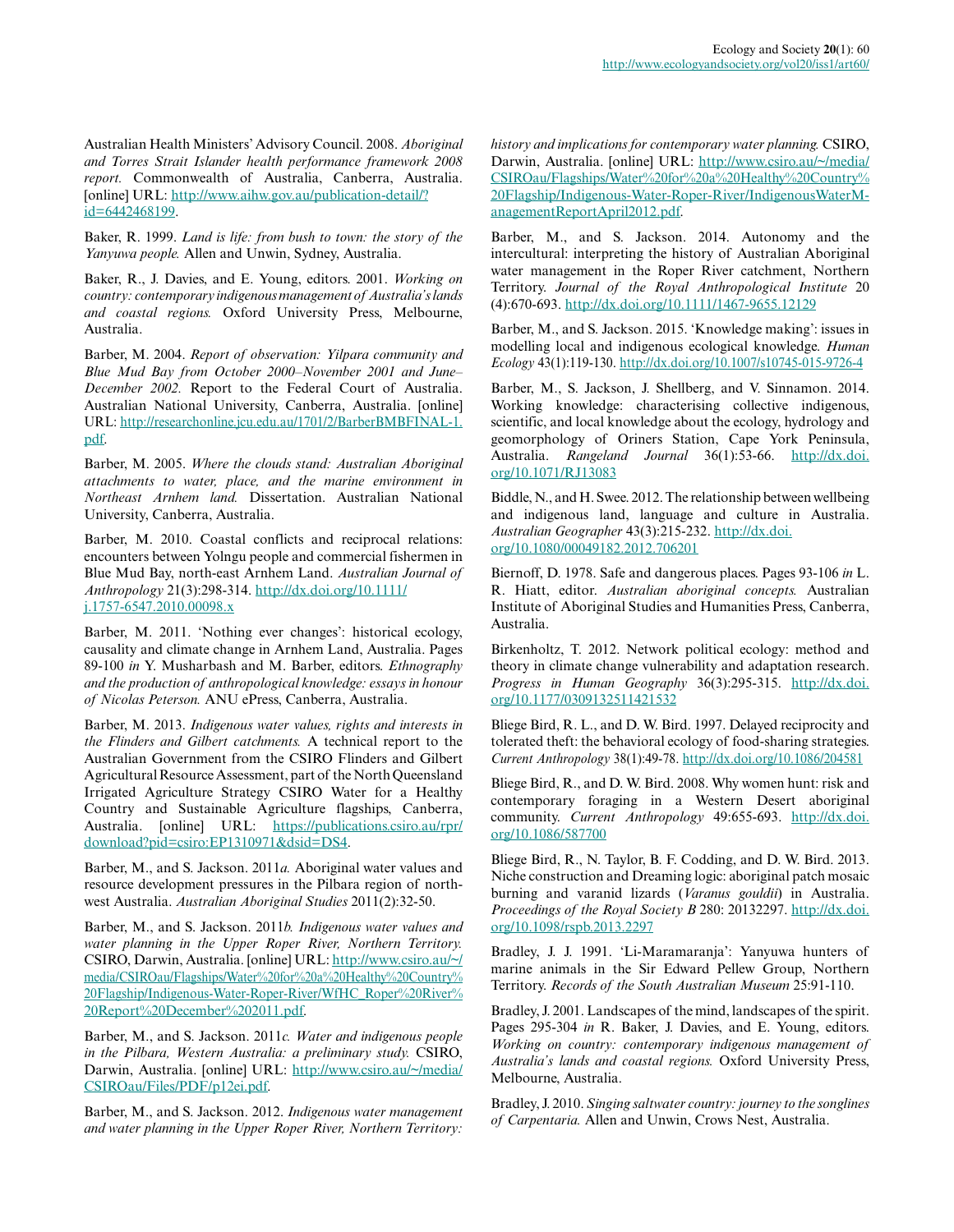Burgess, C. P., F. H. Johnston, H. L. Berry, J. McDonnell, D. Yibarbuk, C. Gunabarra, A. Mileran, and R. S. Bailie. 2009. Healthy country, healthy people: the relationship between Indigenous health status and "caring for country". *Medical Journal of Australia* 190(10):567-572.

Busilacchi, S., G. R. Russ, A. J. Williams, S. G. Sutton, and G. A. Begg. 2013. The role of subsistence fishing in the hybrid economy of an indigenous community. *Marine Policy* 37:183-191. [http://](http://dx.doi.org/10.1016/j.marpol.2012.04.017) [dx.doi.org/10.1016/j.marpol.2012.04.017](http://dx.doi.org/10.1016/j.marpol.2012.04.017)

Carson, B., T. Dunbar, R. D. Chenhall, and R. Bailie, editors. 2007. *Social determinants of indigenous health.* Allen and Unwin, Crows Nest, Australia.

Carson, D., A. Taylor, and S. Campbell. 2009. *Demographic trends and likely futures for Australia's tropical rivers.* Land and Water Australia, Canberra, Australia. [online] URL: [http://track.org.](http://track.org.au/sites/default/files/managed/file-attach/biblio/TRaCK_3.1_CDU_Report_final.pdf) [au/sites/default/files/managed/file-attach/biblio/TRaCK\\_3.1\\_CD-](http://track.org.au/sites/default/files/managed/file-attach/biblio/TRaCK_3.1_CDU_Report_final.pdf)U Report final.pdf.

Chase, A., and P. Sutton. 1981. Hunter-gatherers in a rich environment: Aboriginal coastal exploitation in Cape York Peninsula. Pages 1818-1852 *in* A. Keast, editor. *Ecological biogeography of Australia.* W. Junk, The Hague, The Netherlands.

Clarke, P. A. 2009. Australian Aboriginal ethnometeorology and seasonal calendars. *History and Anthropology* 20(2):79-106. <http://dx.doi.org/10.1080/02757200902867677>

Close, P. G., R. J. Dobbs, D. J. Tunbridge, P. C. Speldewinde, D. M. Warfe, S. Toussaint, and P. M. Davies. 2014. Customary and recreational fishing pressure: large-bodied fish assemblages in a tropical, intermittent Australian river. *Marine and Freshwater Research* 65(5):466-474.<http://dx.doi.org/10.1071/MF13042>

Codding, B. F., R. Bliege Bird, and D. W. Bird. 2011. Provisioning offspring and others: risk—energy trade-offs and gender differences in hunter-gatherer foraging strategies. *Proceedings of the Royal Society B* 278:2502-2509. [http://dx.doi.org/10.1098/](http://dx.doi.org/10.1098/rspb.2010.2403) [rspb.2010.2403](http://dx.doi.org/10.1098/rspb.2010.2403)

Cooper, D., and S. Jackson. 2008. *Preliminary study on Indigenous water values and interests in the Katherine Region of the Northern Territory.* CSIRO, Darwin, Australia. [online] URL: [http://www.](http://www.csiro.au/~/media/CSIROau/Divisions/CSIRO%20Sustainable%20Ecosystems/IndigenousWaterValuesStudyReport_CSE_pdf%20Standard.pdf) [csiro.au/~/media/CSIROau/Divisions/CSIRO%20Sustainable%](http://www.csiro.au/~/media/CSIROau/Divisions/CSIRO%20Sustainable%20Ecosystems/IndigenousWaterValuesStudyReport_CSE_pdf%20Standard.pdf) [20Ecosystems/IndigenousWaterValuesStudyReport\\_CSE\\_pdf%](http://www.csiro.au/~/media/CSIROau/Divisions/CSIRO%20Sustainable%20Ecosystems/IndigenousWaterValuesStudyReport_CSE_pdf%20Standard.pdf) [20Standard.pdf.](http://www.csiro.au/~/media/CSIROau/Divisions/CSIRO%20Sustainable%20Ecosystems/IndigenousWaterValuesStudyReport_CSE_pdf%20Standard.pdf)

Coyle, G. 2000. Qualitative and quantitative modelling in system dynamics: some research questions. *System Dynamics Review* 16 (3):225-244. [http://dx.doi.org/10.1002/1099-1727\(200023\)16:3<225::](http://dx.doi.org/10.1002/1099-1727%28200023%2916%3A3%3C225%3A%3AAID-SDR195%3E3.0.CO%3B2-D) [AID-SDR195>3.0.CO;2-D](http://dx.doi.org/10.1002/1099-1727%28200023%2916%3A3%3C225%3A%3AAID-SDR195%3E3.0.CO%3B2-D)

Daly, A. E. 1992. *The determinants of Aboriginal employment income.* CAEPR Discussion Paper 32/1992. CAEPR, Canberra, Australia. [online] URL: [http://passthrough.fw-notify.net/](http://passthrough.fw-notify.net/download/303339/http://caepr.anu.edu.au/sites/default/files/Publications/DP/1992_DP32.pdf) [download/303339/http://caepr.anu.edu.au/sites/default/files/Publications/](http://passthrough.fw-notify.net/download/303339/http://caepr.anu.edu.au/sites/default/files/Publications/DP/1992_DP32.pdf) [DP/1992\\_DP32.pdf.](http://passthrough.fw-notify.net/download/303339/http://caepr.anu.edu.au/sites/default/files/Publications/DP/1992_DP32.pdf)

Daly, A. E., and A. E. Hawke. 1993. *Work and welfare for indigenous Australians.* CAEPR Discussion Paper 48/1993. CAEPR, Canberra, Australia. [online] URL: [http://passthrough.](http://passthrough.fw-notify.net/download/801603/http://caepr.anu.edu.au/sites/default/files/Publications/DP/1993_DP48.pdf) [fw-notify.net/download/801603/http://caepr.anu.edu.au/sites/default/](http://passthrough.fw-notify.net/download/801603/http://caepr.anu.edu.au/sites/default/files/Publications/DP/1993_DP48.pdf) [files/Publications/DP/1993\\_DP48.pdf.](http://passthrough.fw-notify.net/download/801603/http://caepr.anu.edu.au/sites/default/files/Publications/DP/1993_DP48.pdf)

Dambacher, J. M., D. T. Brewer, D. M. Dennis, M. Macintyre, and S. Foale. 2007. Qualitative modelling of gold mine impacts on Lihir Island's socioeconomic system and reef-edge fish community. *Environmental Science and Technology* 41(2):555-562. <http://dx.doi.org/10.1021/es0610333>

Dambacher, J. M., H. W. Li, and P. A. Rossignol. 2002. Relevance of community structure in assessing indeterminacy of ecological predictions. *Ecology* 83(5):1372-1385. [http://dx.doi.org/10.1890/0012-9658](http://dx.doi.org/10.1890/0012-9658%282002%29083%5B1372%3AROCSIA%5D2.0.CO%3B2) [\(2002\)083\[1372:ROCSIA\]2.0.CO;2](http://dx.doi.org/10.1890/0012-9658%282002%29083%5B1372%3AROCSIA%5D2.0.CO%3B2)

Dambacher, J. M., H. W. Li, and P. A. Rossignol. 2003*a.* Qualitative predictions in model ecosystems. *Ecological Modelling* 161(1-2):79-93. [http://dx.doi.org/10.1016/S0304-3800](http://dx.doi.org/10.1016/S0304-3800(02)00295-8) [\(02\)00295-8](http://dx.doi.org/10.1016/S0304-3800(02)00295-8) 

Dambacher, J. M., H.-K. Luh, H. W. Li, and P. A. Rossignol. 2003*b.* Qualitative stability and ambiguity in model ecosystems. *American Naturalist* 161(6):876-888.<http://dx.doi.org/10.1086/367590>

Dambacher, J. M., and R. Ramos-Jiliberto. 2007. Understanding and predicting effects of modified interactions through a qualitative analysis of community structure. *Quarterly Review of Biology* 82(3):227-250. <http://dx.doi.org/10.1086/519966>

de Heer, R., and P. Djigirr, directors. 2006. *Ten canoes.* [Feature film]. Palace Films, Sydney, Australia.

Di Baldassarre, G., M. Kooy, J. S. Kemerink, and L. Brandimarte. 2013. Towards understanding the dynamic behaviour of floodplains as human-water systems. *Hydrological and Earth System Sciences* 17:3235-3244. [http://dx.doi.org/10.5194/](http://dx.doi.org/10.5194/hess-17-3235-2013) [hess-17-3235-2013](http://dx.doi.org/10.5194/hess-17-3235-2013) 

Dockery, A. M. 2010. Culture and wellbeing: the case of indigenous Australians. *Social Indicators Research* 99(2):315-332. <http://dx.doi.org/10.1007/s11205-010-9582-y>

Douglas, M. M., S. E. Bunn, and P. M. Davies. 2005. River and wetland food webs in Australia's wet-dry tropics: general principles and implications for management. *Marine and Freshwater Research* 56(3):329-342. [http://dx.doi.org/10.1071/](http://dx.doi.org/10.1071/MF04084) [MF04084](http://dx.doi.org/10.1071/MF04084)

Ens, E., and T. McDonald. 2012. Caring for country: Australian natural and cultural resource management. *Ecological Management and Restoration* 13(1):1. [http://dx.doi.org/10.1111/](http://dx.doi.org/10.1111/j.1442-8903.2011.00633.x) [j.1442-8903.2011.00633.x](http://dx.doi.org/10.1111/j.1442-8903.2011.00633.x)

Ertsen, M. W., J. T. Murphy, L. E. Purdue, and T. Zhu. 2014. A journey of a thousand miles begins with one small step — human agency, hydrological processes and time in socio-hydrology. *Hydrological and Earth System Sciences* 18:1369-1382. [http://dx.](http://dx.doi.org/10.5194/hess-18-1369-2014) [doi.org/10.5194/hess-18-1369-2014](http://dx.doi.org/10.5194/hess-18-1369-2014) 

Ferguson, H. 2011. Inuit food (in)security in Canada: assessing the implications and effectiveness of policy. *Queen's Policy Review* 2(2):54-79. [online] URL: [http://www.queensu.ca/sps/qpr/issues/](http://www.queensu.ca/sps/qpr/issues/vol2issue2/Ferguson.pdf) [vol2issue2/Ferguson.pdf.](http://www.queensu.ca/sps/qpr/issues/vol2issue2/Ferguson.pdf)

Finn, M., and S. Jackson. 2011. Protecting indigenous values in water management: a challenge to conventional environmental flow assessments. *Ecosystems* 14(8):1232-1248. [http://dx.doi.](http://dx.doi.org/10.1007/s10021-011-9476-0) [org/10.1007/s10021-011-9476-0](http://dx.doi.org/10.1007/s10021-011-9476-0)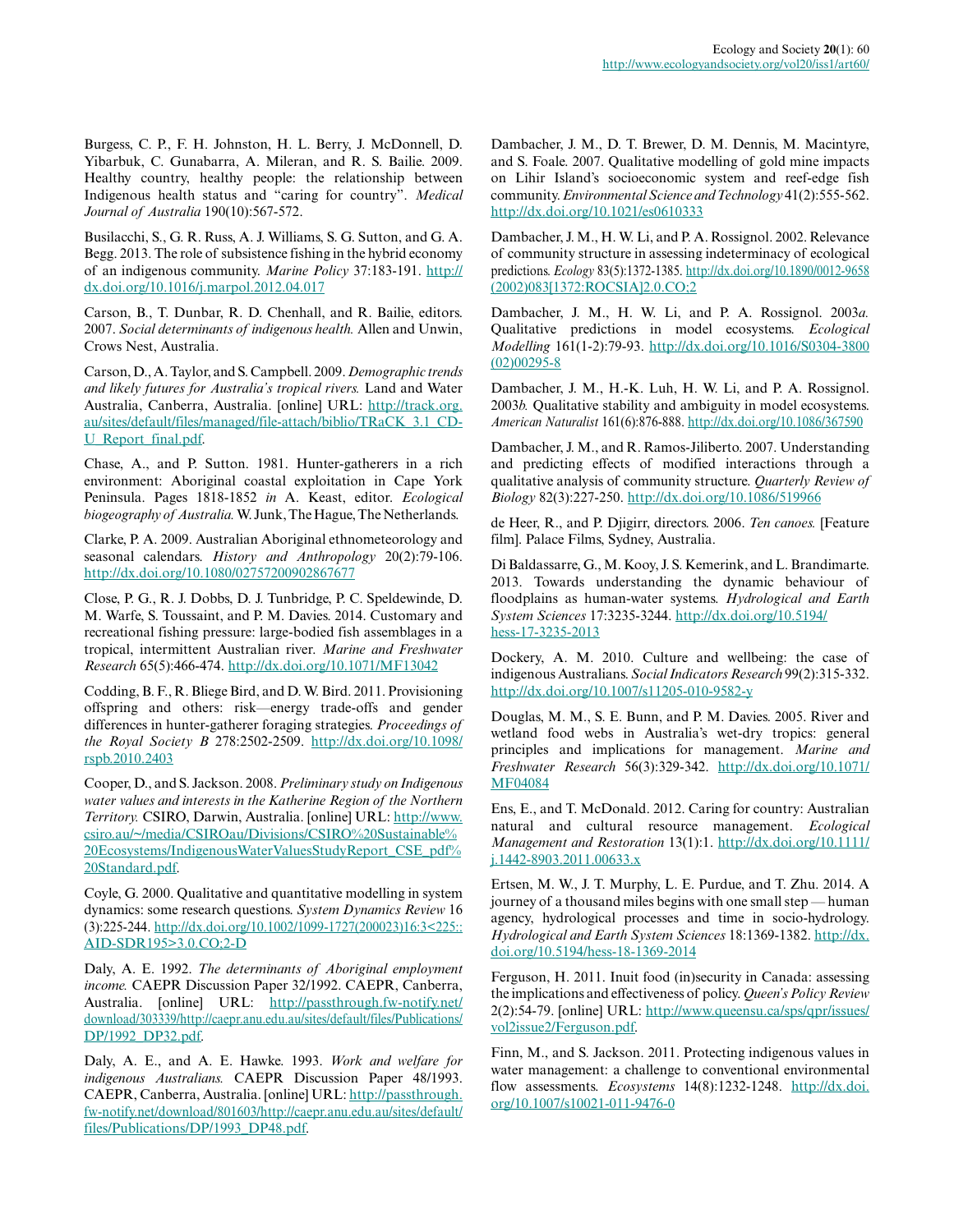Fogarty, W. 2005. *'You got any truck?': vehicles and decentralised mobile service-provision in remote Indigenous Australia.* CAEPR Working Paper 30/2005. CAEPR, Canberra, Australia. [online] URL: [http://caepr.anu.edu.au/sites/default/files/Publications/WP/](http://caepr.anu.edu.au/sites/default/files/Publications/WP/CAEPRWP30.pdf) [CAEPRWP30.pdf.](http://caepr.anu.edu.au/sites/default/files/Publications/WP/CAEPRWP30.pdf)

Gammage, B. 2011. *The biggest estate on earth: how Aborigines made Australia.* Allen and Unwin, Melbourne, Australia.

Garnett, S. T., B. Sithole, P. J. Whitehead, C. P. Burgess, F. H. Johnston, and T. Lea. 2009. Healthy country, healthy people: policy implications of links between indigenous human health and environmental condition in tropical Australia. *Australian Journal of Public Administration* 68(1):53-66. [http://dx.doi.](http://dx.doi.org/10.1111/j.1467-8500.2008.00609.x) [org/10.1111/j.1467-8500.2008.00609.x](http://dx.doi.org/10.1111/j.1467-8500.2008.00609.x)

Gilmour, P. W., P. D. Dwyer, and R. W. Day. 2013. Enhancing the agency of fishers: a conceptual model of self-management in Australian abalone fisheries. *Marine Policy* 37:165-175. [http://dx.](http://dx.doi.org/10.1016/j.marpol.2012.04.015) [doi.org/10.1016/j.marpol.2012.04.015](http://dx.doi.org/10.1016/j.marpol.2012.04.015)

Gombay, N. 2014. 'Poaching' — What's in a name? Debates about law, property, and protection in the context of settler colonialism. *Geoforum* 55:1-12.<http://dx.doi.org/10.1016/j.geoforum.2014.04.010>

Gorman, J. T., P. J. Whitehead, A. D. Griffiths, and L. Petheram. 2008. Production from marginal lands: indigenous commercial use of wild animals in northern Australia. *International Journal of Sustainable Development and World Ecology* 15(3):240-250. [http://dx.doi.org/10.3843/SusDev.15.3:7](http://dx.doi.org/10.3843/SusDev.15.3%3A7)

Gould, R. 1982. To have and have not: the ecology of sharing among hunter-gatherers. Pages 69-91 *in* N. M. Williams and E. S. Hunn, editors. *Resource managers: North American and Australian hunter-gatherers.* Westview Press, Boulder, Colorado, USA.

Hale, D., G. Lady, J. Maybee, and J. Quirk. 1999. *Nonparametric comparative statics and stability.* Princeton University Press, Princeton, New Jersey, USA.

Hare, M. 2011. Forms of participatory modelling and its potential for widespread adoption in the water sector. *Environmental Policy and Governance* 21(6):386-402.<http://dx.doi.org/10.1002/eet.590>

Henry, G. W., and J. M. Lyle, editors. 2003. *The national recreational and indigenous fishing survey.* FRDC Project 99/158. Commonwealth of Australia, Canberra, Australia. [online] ULR: [http://passthrough.fw-notify.net/download/981441/http://www.](http://passthrough.fw-notify.net/download/981441/http://www.environment.gov.au/system/files/pages/5886ef12-7b4a-40fd-aea5-c08e7621ecbf/files/co62nationalrecreationalfishingsurvey.pdf) [environment.gov.au/system/files/pages/5886ef12-7b4a-40fd-aea5](http://passthrough.fw-notify.net/download/981441/http://www.environment.gov.au/system/files/pages/5886ef12-7b4a-40fd-aea5-c08e7621ecbf/files/co62nationalrecreationalfishingsurvey.pdf) [c08e7621ecbf/files/co62nationalrecreationalfishingsurvey.pdf.](http://passthrough.fw-notify.net/download/981441/http://www.environment.gov.au/system/files/pages/5886ef12-7b4a-40fd-aea5-c08e7621ecbf/files/co62nationalrecreationalfishingsurvey.pdf)

Hill, R., P. L. Pert, J. Davies, C. J. Robinson, F. Walsh, and F. Falco-Mammone. 2013. *Indigenous land management in Australia: extent, scope, diversity, barriers and success factors.* CSIRO Ecosystem Sciences, Cairns, Australia.

Holmes, J. 2010. The multifunctional transition in Australia's tropical savannas: the emergence of consumption, protection and indigenous values. *Geographical Research* 48(3):265-280. [http://](http://dx.doi.org/10.1111/j.1745-5871.2009.00629.x) [dx.doi.org/10.1111/j.1745-5871.2009.00629.x](http://dx.doi.org/10.1111/j.1745-5871.2009.00629.x)

Horstman, M., and G. Wightman. 2001. *Karparti* ecology: recognition of Aboriginal ecological knowledge and its application to management in north-western Australia. *Ecological Management and Restoration* 2(2):99-109.

Hosack, G. R., K. R. Hayes, and J. M. Dambacher. 2008. Assessing model structure uncertainty through an analysis of system feedback and Bayesian networks. *Ecological Applications* 18(4):1070-1082. <http://dx.doi.org/10.1890/07-0482.1>

Ingold, T. 2000. *The perception of the environment: essays on livelihood, dwelling and skill.* Routledge, London, UK. [http://dx.](http://dx.doi.org/10.4324/9780203466025) [doi.org/10.4324/9780203466025](http://dx.doi.org/10.4324/9780203466025) 

Ingold, T., D. Riches, and J. Woodburn, editors. 1988. *Hunters and gatherers: volume 2: property, power and ideology.* Berg, Oxford, UK.

Jackson, S. 2011. Aboriginal access to water in Australia: opportunities and constraints. Pages 601-628 *in* R. Q. Grafton and K. Hussey, editors. *Water resources, planning and management.* Cambridge University Press, Cambridge, UK. <http://dx.doi.org/10.1017/CBO9780511974304.031>

Jackson, S., and J. Altman. 2009. Indigenous rights and water policy: perspectives from tropical northern Australia. *Australian Indigenous Law Review* 13(1):27-48.

Jackson, S., and M. Barber. 2013. Recognition of indigenous water values in Australia's Northern Territory: current progress and ongoing challenges for social justice in water planning. *Planning Theory and Practice* 14(4):435-454. [http://dx.doi.](http://dx.doi.org/10.1080/14649357.2013.845684) [org/10.1080/14649357.2013.845684](http://dx.doi.org/10.1080/14649357.2013.845684)

Jackson, S., M. Finn, and P. Featherston. 2012*a.* Aquatic resource use by indigenous Australians in two tropical river catchments: the Fitzroy River and Daly River. *Human Ecology* 40(6):893-908. <http://dx.doi.org/10.1007/s10745-012-9518-z>

Jackson, S., M. Finn, and K. Scheepers. 2014. The use of replacement cost method to assess and manage the impacts of water resource development on Australian indigenous customary economies. *Journal of Environmental Management* 135:100-109. <http://dx.doi.org/10.1016/j.jenvman.2014.01.018>

Jackson, S., M. Finn, E. Woodward, and P. Featherston. 2011. *Indigenous socio-economic values and river flows.* CSIRO and TRaCK, Darwin, Australia.

Jackson, S., P.-L. Tan, C. Mooney, S. Hoverman, and I. White. 2012*b.* Principles and guidelines for good practice in Indigenous engagement in water planning. *Journal of Hydrology* 474:57-65. <http://dx.doi.org/10.1016/j.jhydrol.2011.12.015>

Jardine, T. D., N. E. Pettit, D. M. Warfe, B. J. Pusey, D. P. Ward, M. M. Douglas, P. M. Davies, and S. E. Bunn. 2012. Consumerresource coupling in wet-dry tropical rivers. *Journal of Animal Ecology* 81(2):310-322. [http://dx.doi.org/10.1111/j.1365-2656.2011.01925.](http://dx.doi.org/10.1111/j.1365-2656.2011.01925.x) [x](http://dx.doi.org/10.1111/j.1365-2656.2011.01925.x) 

Johnston, F. H., S. P. Jacups, A. J. Vickery, and D. M. J. S. Bowman. 2007. Ecohealth and Aboriginal testimony of the nexus between human health and place. *EcoHealth* 4(4):489-499. [http://dx.doi.](http://dx.doi.org/10.1007/s10393-007-0142-0) [org/10.1007/s10393-007-0142-0](http://dx.doi.org/10.1007/s10393-007-0142-0)

Keen, I. 1994. *Knowledge and secrecy in an Aboriginal religion.* Oxford University Press, Oxford, UK.

Keen, I. 2004. *Aboriginal economy and society: Australia at the threshold of colonisation.* Oxford University Press, Melbourne, Australia.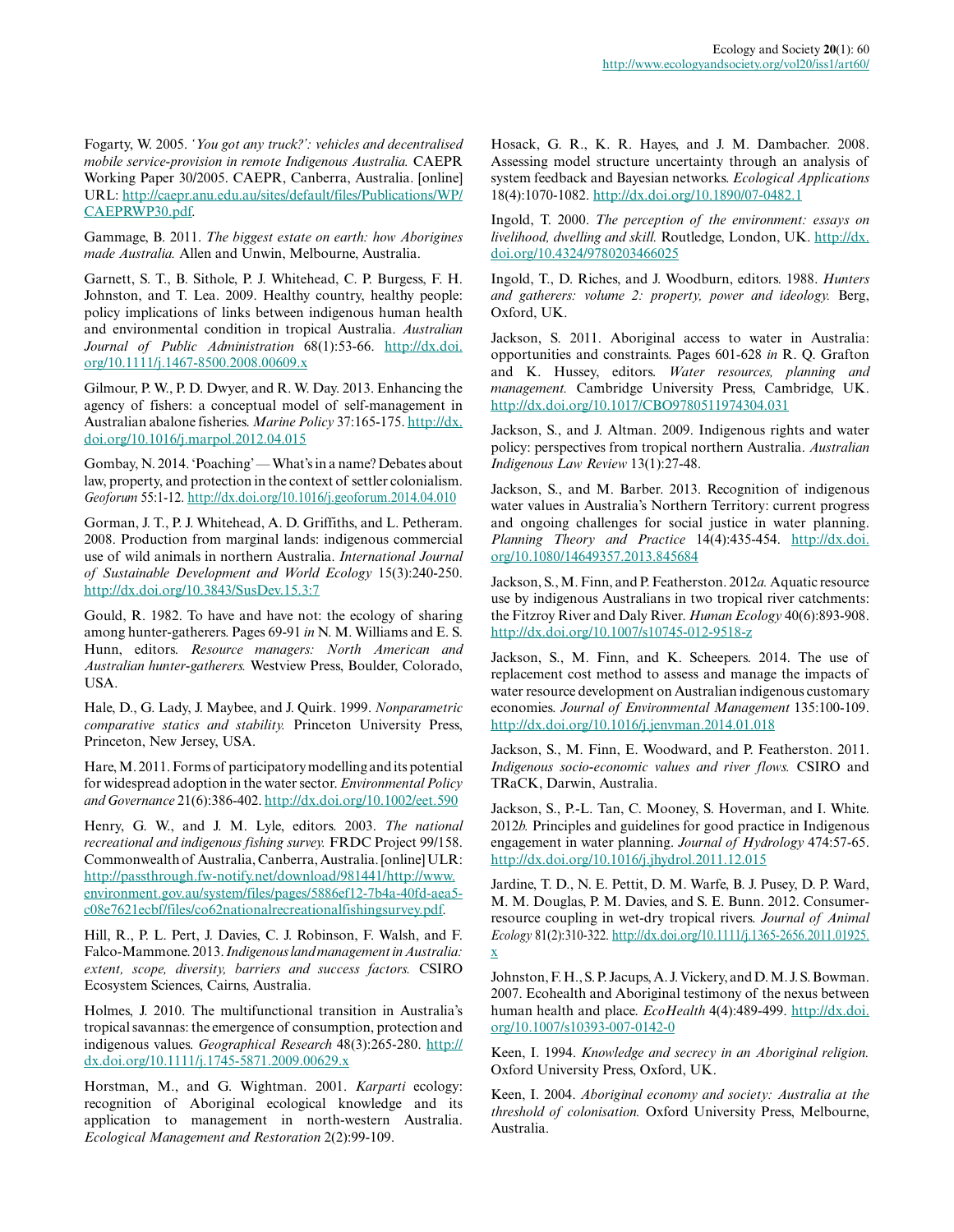Kuipers, B. 1994. *Qualitative reasoning: modeling and simulation with incomplete knowledge.* MIT Press, Cambridge, Massachusetts, USA.

Laudine, C. 2009. *Aboriginal environmental knowledge: rational reverence.* Ashgate, Farnham, UK.

Levins, R. 1974. The qualitative analysis of partially specified systems. *Annals of the New York Academy of Sciences* 231:123-138. [http://dx.doi.org/10.1111/j.1749-6632.1974.tb20562.](http://dx.doi.org/10.1111/j.1749-6632.1974.tb20562.x) [x](http://dx.doi.org/10.1111/j.1749-6632.1974.tb20562.x)

Levins, R. 1998. Qualitative mathematics for understanding, prediction, and intervention in complex ecosystems. Pages 178-204 *in* D. Rapport, R. Constanza, P. Epstein, C. Gaudet, and R. Levins, editors. *Ecosystem health: principles and practices.* Blackwell, Malden, Massachusetts, USA.

Liedloff, A. C., E. L. Woodward, G. A. Harrington, and S. Jackson. 2013. Integrating indigenous ecological and scientific hydro-geological knowledge using a Bayesian Network in the context of water resource development. *Journal of Hydrology* 499:177-187. <http://dx.doi.org/10.1016/j.jhydrol.2013.06.051>

Long, S., and P. Memmott. 2007. *Aboriginal mobility and the sustainability of communities: case studies from north-west Queensland and eastern Northern Territory.* Working Paper 5. Desert Knowledge CRC, Alice Springs, Australia. [online] URL: [http://citeseerx.ist.psu.edu/viewdoc/download?doi=10.1.1.156.6529&rep=](http://citeseerx.ist.psu.edu/viewdoc/download?doi=10.1.1.156.6529&rep=rep1&type=pdf) [rep1&type=pdf.](http://citeseerx.ist.psu.edu/viewdoc/download?doi=10.1.1.156.6529&rep=rep1&type=pdf)

Loos, N. 2007. *White Christ, black cross: the emergence of a black church.* Aboriginal Studies Press, Canberra, Australia.

Maclean, K., R. Bark, B. Moggridge, S. Jackson, and C. Pollino. 2012. *Ngemba water values and interests: Ngemba Old Mission Billabong and Brewarrina Aboriginal fish traps (Baiame's Nguunhu).* CSIRO, Brisbane, Australia. [online] URL: [https://](https://publications.csiro.au/rpr/pub?pid=csiro:EP127320) [publications.csiro.au/rpr/pub?pid=csiro:EP127320.](https://publications.csiro.au/rpr/pub?pid=csiro:EP127320)

Magowan, F. 2007. Globalisation and indigenous Christianity: translocal sentiments in Australian Aboriginal Christian songs. *Identities: Global Studies in Culture and Power* 14(4):459-483. <http://dx.doi.org/10.1080/10702890701578472>

Marzloff, M. P., J. M. Dambacher, C. R. Johnson, L. R. Little, and S. D. Frusher. 2011. Exploring alternative states in ecological systems with a qualitative analysis of community feedback. *Ecological Modelling* 222(15):2651-2662. [http://dx.doi.org/10.1016/](http://dx.doi.org/10.1016/j.ecolmodel.2011.03.040) [j.ecolmodel.2011.03.040](http://dx.doi.org/10.1016/j.ecolmodel.2011.03.040) 

McCarthy, F., and M. McArthur. 1960. The food quest and the time factor in Aboriginal economic life. Pages 145-180 *in* C. P. Mountford, editor. *Records of the American-Australian scientific expedition to Arnhem Land, volume 2: anthropology and nutrition.* Melbourne Univeristy Press, Melbourne, Australia.

McGregor, S., V. Lawson, P. Christophersen, R. Kennett, J. Boyden, P. Bayliss, A. Liedloff, B. McKaige, and A. N. Andersen. 2010. Indigenous wetland burning: conserving natural and cultural resources in Australia's World Heritage-listed Kakadu National Park. *Human Ecology* 38(6):721-729. [http://dx.doi.](http://dx.doi.org/10.1007/s10745-010-9362-y) [org/10.1007/s10745-010-9362-y](http://dx.doi.org/10.1007/s10745-010-9362-y)

Meehan, B. 1982. *Shell bed to shell midden.* Australian Institute Of Aboriginal Studies, Canberra, Australia.

Merlan, F. 1982. A Mangarrayi representational system: environment and cultural symbolization in northern Australia. *American Ethnologist* 9(1):145-166. [http://dx.doi.org/10.1525/](http://dx.doi.org/10.1525/ae.1982.9.1.02a00090) [ae.1982.9.1.02a00090](http://dx.doi.org/10.1525/ae.1982.9.1.02a00090) 

Merlan, F. 1987. Catfish and alligator: totemic songs of the western Roper River, Northern Territory. Pages 142-167 *in* M. Clunies-Ross, T. Donaldson, and S. Wild, editors. *Songs of Aboriginal Australia.* University of Sydney, Sydney, Australia.

Miller, J., K. James, and P. Maggiore. 1993. *Tables of composition of Australian Aboriginal foods.* Aboriginal Studies Press, Canberra, Australia.

Morphy, F., and H. Morphy. 2012. Soon we will be spending all our time at funerals: Yolngu mortuary rituals in an epoch of constant change. Pages 49-72 *in* S. Howell and A. Talle, editors. *Returns to the field: multitemporal research and contemporary anthropology.* Indiana University Press, Bloomington, Indiana, USA.

Morphy, H. 1984. *Journey to the crocodile's nest: an accompanying monograph to the film 'Madarrpa Funeral at Gurka'wuy'.* Australian Institute Of Aboriginal Studies, Canberra, Australia.

Morphy, H. 1995. Landscape and the reproduction of the ancestral past. Pages 184-209 *in* E. Hirsch and M. O'Hanlon, editors. *The anthropology of landscape.* Oxford University Press, Oxford, UK.

Morphy, H. 2004. *An anthropological report on the Yolngu people of Blue Mud Bay, in relation to their claim to Native Title in the land and sea.* Report prepared at the instruction of the Northern Land Council, Centre for Cross-Cultural Research, Australian National University, Canberra, Australia.

Morphy, H., and F. Morphy. 2006. Tasting the waters: discriminating identities in the waters of Blue Mud Bay. *Journal of Material Culture* 11(1-2):67-85. [http://dx.doi.org/10.1177/135](http://dx.doi.org/10.1177/1359183506063012) [9183506063012](http://dx.doi.org/10.1177/1359183506063012) 

Morrison, J. 2007. Caring for country. Pages 249-261 *in* J. Altman and M. Hinkson, editors. *Coercive reconciliation: stabilise, normalise, exit Aboriginal Australia.* Arena Publications Association, Melbourne, Australia.

O'Dea, K., P. A. Jewell, A. Whiten, S. A. Altmann, S. S. Strickland, and O. T. Oftedal. 1991. Traditional diet and food preferences of Australian Aboriginal hunter-gatherers [and discussion]. *Philosophical Transactions of the Royal Society B* 334:233-241. <http://dx.doi.org/10.1098/rstb.1991.0112>

Parry, L., J. Barlow, and C. A. Peres. 2009. Hunting for sustainability in tropical secondary forests. *Conservation Biology* 23(5):1270-1280. [http://dx.doi.org/10.1111/j.1523-1739.2009.01224.](http://dx.doi.org/10.1111/j.1523-1739.2009.01224.x) [x](http://dx.doi.org/10.1111/j.1523-1739.2009.01224.x) 

Peterson, N. 1993. Demand sharing: reciprocity and the pressure for generosity among foragers. *American Anthropologist* 95 (4):860-874. <http://dx.doi.org/10.1525/aa.1993.95.4.02a00050>

Peterson, N. 2013. On the persistence of sharing: personhood, asymmetrical reciprocity, and demand sharing in the Indigenous Australian domestic moral economy. *Australian Journal of Anthropology* 24(2):166-176.<http://dx.doi.org/10.1111/taja.12036>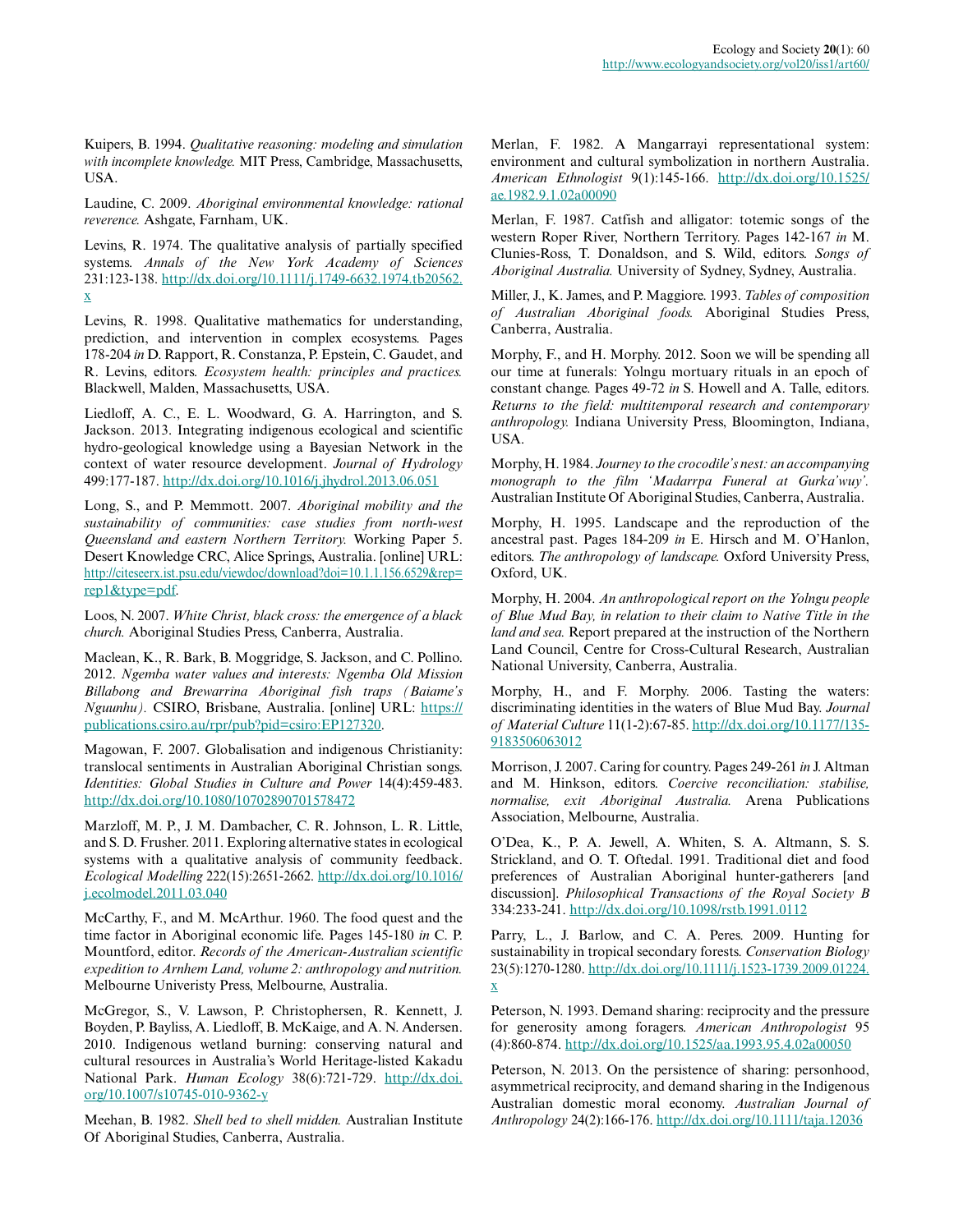Phelan, M. 2003. Sciaenid aggregations in northern Australia: an example of successful outcomes through collaborative research. Pages 100-109 *in* N. Haggan, C. Brignall, and L. Wood, editors. *Putting fishers' knowledge to work: conference proceedings.* Fisheries Centre Research Reports Volume 11 Number 1. Fisheries Centre, University of British Columbia, Vancouver, Canada.

Povinelli, E. A. 1992. "Where we gana go now": foraging practices and their meanings among the Belyuen Australian Aborigines. *Human Ecology* 20(2):169-202. [http://dx.doi.org/10.1007/](http://dx.doi.org/10.1007/BF00889078) [BF00889078](http://dx.doi.org/10.1007/BF00889078)

Prober, S. M., M. H. O'Connor, and F. J. Walsh. 2011. Australian Aboriginal peoples' seasonal knowledge: a potential basis for shared understanding in environmental management. *Ecology and Society* 16(2): 12. [online] URL: [http://www.ecologyandsociety.](http://www.ecologyandsociety.org/vol16/iss2/art12/) [org/vol16/iss2/art12/](http://www.ecologyandsociety.org/vol16/iss2/art12/).

Puccia, C., and R. Levins. 1985. *Qualitative modeling of complex systems: an introduction to loop analysis and time averaging.* Harvard University Press, Cambridge, Massachusetts, USA. <http://dx.doi.org/10.4159/harvard.9780674435070>

Purdie, N., P. Dudgeon, and R. Walker, editors. 2010. *Working together: Aboriginal and Torres Strait Islander mental health and wellbeing principles and practice.* Department of Health and Ageing, Commonwealth of Australia, Canberra, Australia. [online] URL: [http://aboriginal.telethonkids.org.au/media/54847/](http://aboriginal.telethonkids.org.au/media/54847/working_together_full_book.pdf) [working\\_together\\_full\\_book.pdf.](http://aboriginal.telethonkids.org.au/media/54847/working_together_full_book.pdf)

Pusey, B., editor. 2011*a. Aquatic biodiversity in northern Australia: patterns, threats and future.* Charles Darwin University Press, Darwin, Australia.

Pusey, B., editor. 2011*b. Northern waters: aquatic biodiversity of the Australian wet-dry tropics.* Charles Darwin University Press, Darwin, Australia.

Putnis, A., P. Josif, and E. Woodward. 2007. *Healthy country, healthy people: supporting Indigenous engagement in the sustainable management of Northern Territory land and seas.* CSIRO, Darwin, Australia. [online] URL: [http://www.csiro.au/~/](http://www.csiro.au/~/media/CSIROau/Divisions/CSIRO%20Sustainable%20Ecosystems/healthyCountryPeople_CSE_pdf%20Standard.pdf) [media/CSIROau/Divisions/CSIRO%20Sustainable%20Ecosystems/](http://www.csiro.au/~/media/CSIROau/Divisions/CSIRO%20Sustainable%20Ecosystems/healthyCountryPeople_CSE_pdf%20Standard.pdf) [healthyCountryPeople\\_CSE\\_pdf%20Standard.pdf.](http://www.csiro.au/~/media/CSIROau/Divisions/CSIRO%20Sustainable%20Ecosystems/healthyCountryPeople_CSE_pdf%20Standard.pdf)

Quirk, J., and R. Ruppert. 1965. Qualitative economics and the stability of equilibrium. *Review of Economic Studies* 32 (4):311-326. <http://dx.doi.org/10.2307/2295838>

Rae, C. J., V. J. Lamprell, R. J. Lion, and A. M. Rae. 1982. The role of bush foods in contemporary Aboriginal diets. *Proceedings of the Nutrition Society of Australia* 7:45-49. [online] URL: [http://](http://apjcn.nhri.org.tw/server/APJCN/ProcNutSoc/1980-1989/1982/1982%20p045-049.pdf) [apjcn.nhri.org.tw/server/APJCN/ProcNutSoc/1980-1989/1982/1982%](http://apjcn.nhri.org.tw/server/APJCN/ProcNutSoc/1980-1989/1982/1982%20p045-049.pdf) [20p045-049.pdf.](http://apjcn.nhri.org.tw/server/APJCN/ProcNutSoc/1980-1989/1982/1982%20p045-049.pdf)

Reid, J., and P. Trompf, editors. 1991. *The health of aboriginal Australia.* Harcourt Brace Jovanovich, Marrickville, Australia.

Rist, J., M. Rowcliffe, G. Cowlishaw, and E. J. Milner-Gulland. 2008. Evaluating measures of hunting effort in a bushmeat system. *Biological Conservation* 141(8):2086-2099. [http://dx.doi.](http://dx.doi.org/10.1016/j.biocon.2008.06.005) [org/10.1016/j.biocon.2008.06.005](http://dx.doi.org/10.1016/j.biocon.2008.06.005)

Roberts, F. S. 1971. Signed digraphs and the growing demand for energy. *Environment and Planning* 3(4):395-410. [http://dx.doi.](http://dx.doi.org/10.1068/a030395) [org/10.1068/a030395](http://dx.doi.org/10.1068/a030395) 

Roberts, J. G., S. Y. Conway, R. Morgan, A. Dirngayg, S. Harris, E. B. Farrar, F. B. Roberts, F. Merlan, E. Collyer, T. Calnan, and G. Wightman. 2011. *Mangarrayi and Yangman plants and animals: Aboriginal biocultural knowledge from Elsey and the Roper River, north Australia.* Diwurruwurru-jaru Aboriginal Corp/Mimi Aboriginal Art and Craft, Department of Natural Resources, Environment, the Arts and Sport, and the Indigenous Literacy Foundation, Katherine, Australia.

Rose, D. B., editor. 1995. *Country in flames: proceedings of the 1994 Symposium on Biodiversity and Fire in North Australia.* Biodiversity Unit, Department of the Environment, Sport and Territories and North Australia Research Unit, Australian National University, Canberra, Australia.

Rose, D. B. 1996. *Nourishing terrains: Australian Aboriginal views of landscape and wilderness.* Australian Heritage Commission, Canberra, Australia. [online] URL: [http://www.environment.gov.](http://www.environment.gov.au/system/files/resources/62db1069-b7ec-4d63-b9a9-991f4b931a60/files/nourishing-terrains.pdf) [au/system/files/resources/62db1069-b7ec-4d63-b9a9-991f4b931a60/](http://www.environment.gov.au/system/files/resources/62db1069-b7ec-4d63-b9a9-991f4b931a60/files/nourishing-terrains.pdf) [files/nourishing-terrains.pdf.](http://www.environment.gov.au/system/files/resources/62db1069-b7ec-4d63-b9a9-991f4b931a60/files/nourishing-terrains.pdf)

Rose, D. B. 2000. *Dingo makes us human: life and land in an Australian Aboriginal culture.* Cambridge University Press, Cambridge, UK.

Rouja, P. M., É. Dewailly, C. Blanchet, and the Bardi Community. 2003. Fat, fishing patterns, and health among the Bardi people of North Western Australia. *Lipids* 38(4):399-405. [http://dx.doi.](http://dx.doi.org/10.1007/s11745-003-1075-z) [org/10.1007/s11745-003-1075-z](http://dx.doi.org/10.1007/s11745-003-1075-z) 

Rowcliffe, J. M., E. J. Milner-Gulland, and G. Cowlishaw. 2005. Do bushmeat consumers have other fish to fry? *Trends in Ecology and Evolution* 20(6):274-276.<http://dx.doi.org/10.1016/j.tree.2005.03.007>

Russell-Smith, J., D. Lucas, M. Gapindi, B. Gunbunuka, N. Kapirigi, G. Namingum, K. Lucas, P. Giuliani, and G. Chaloupka. 1997. Aboriginal resource utilization and fire management practice in western Arnhem Land, monsoonal northern Australia: notes for prehistory, lessons for the future. *Human Ecology* 25(2):159-195. [http://dx.doi.org/10.1023/](http://dx.doi.org/10.1023/A%3A1021970021670) [A:1021970021670](http://dx.doi.org/10.1023/A%3A1021970021670) 

Saethre, E. 2005. Nutrition, economics and food distribution in an Australian Aboriginal community. *Anthropological Forum* 15 (2):151-169. <http://dx.doi.org/10.1080/00664670500135212>

Saethre, E. 2011. Demand sharing, nutrition, and Warlpiri health: the social and economic strategies of food choice. Pages 175-186 *in* Y. Musharbash and M. Barber, editors. *Ethnography and the production of anthropological knowledge: essays in honour of Nicolas Peterson.* ANU ePress, Canberra, Australia.

Salles, P., and B. Bredeweg. 2006. Modelling population and community dynamics with qualitative reasoning. *Ecological Modelling* 195(1-2):114-128. [http://dx.doi.org/10.1016/j.](http://dx.doi.org/10.1016/j.ecolmodel.2005.11.014) [ecolmodel.2005.11.014](http://dx.doi.org/10.1016/j.ecolmodel.2005.11.014) 

Samuelson, P. A. 1947. *Foundations of economic analysis.* Harvard University Press, Cambridge, Massachusetts, USA.

Scelza, B. A., D. W. Bird, and R. Bliege Bird. 2014. Bush tucker, shop tucker: production, consumption, and diet at an Aboriginal outstation. *Ecology of Food and Nutrition* 53(1):98-117. [http://dx.](http://dx.doi.org/10.1080/03670244.2013.772513) [doi.org/10.1080/03670244.2013.772513](http://dx.doi.org/10.1080/03670244.2013.772513)